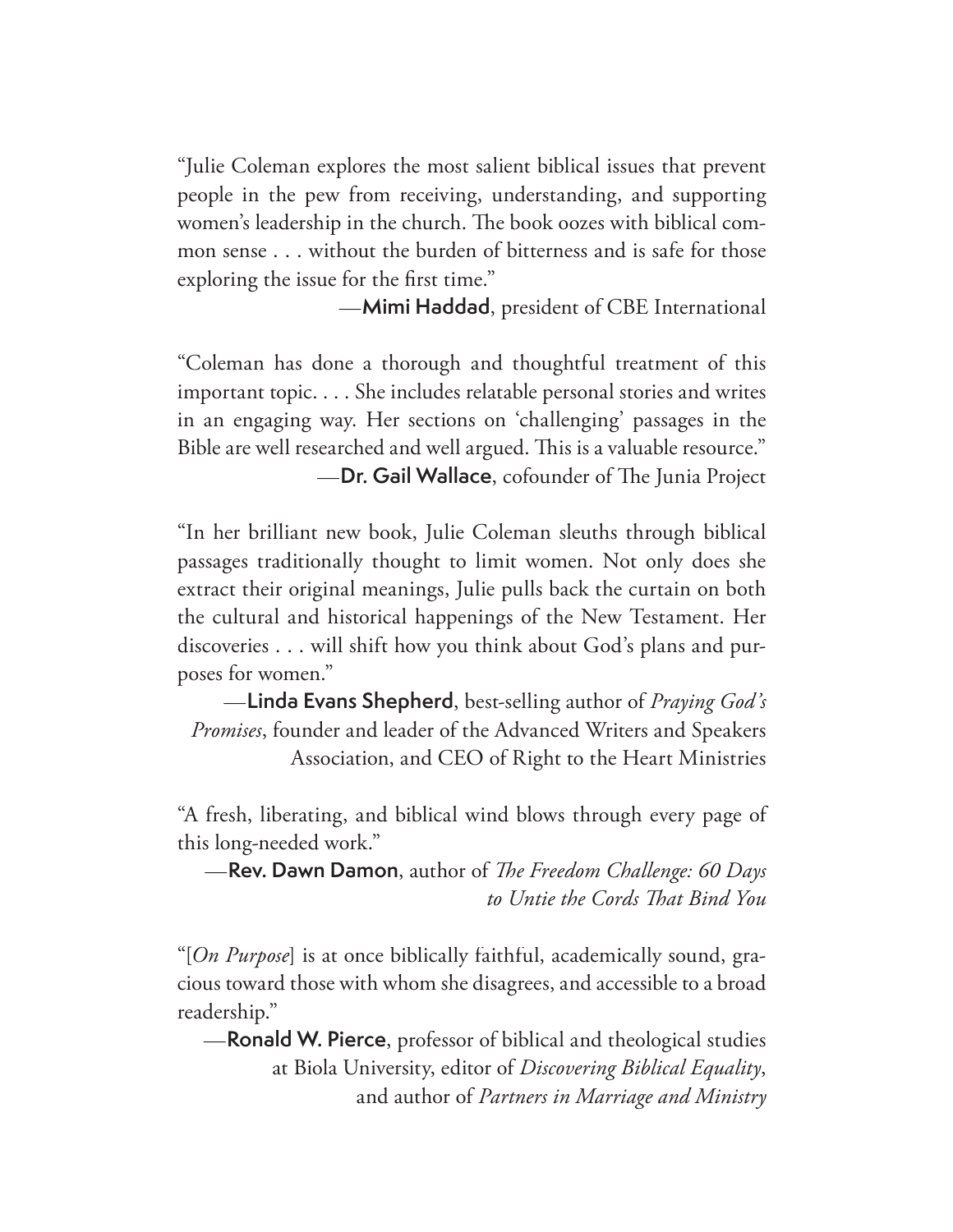"This book is a breath of refreshment for all believers who've wrestled with the roles of women—especially women with the gift and calling of leadership. Savor this well-researched book and walk confidently in your God-given calling."

 —**Debbie W. Wilson**, author of *Little Women, Big God*; Bible teacher; retired biblical counselor; and cofounder of Lighthouse Ministries of Raleigh

"What sets Julie's book apart from others on similar topics is heart. Julie writes with kindness and common sense and with her eyes on the gospel of Jesus."

> —**Margaret Mowczko**, theologian and blogger at MargMowczko.com

"While some of Coleman's research may initially surprise you, it will also be an aha moment that will move our culture forward."

> —**Monica Schmelter**, TV host for TCN's *Bridges*, author, and speaker

"I recommend this read to women who are prayerful about digging deeper into Scripture to discover the life God designed them to live." -Linda Goldfarb, international speaker, board-certified Christian life coach, and author of the award-winning LINKED: Quick Guide to Personalities series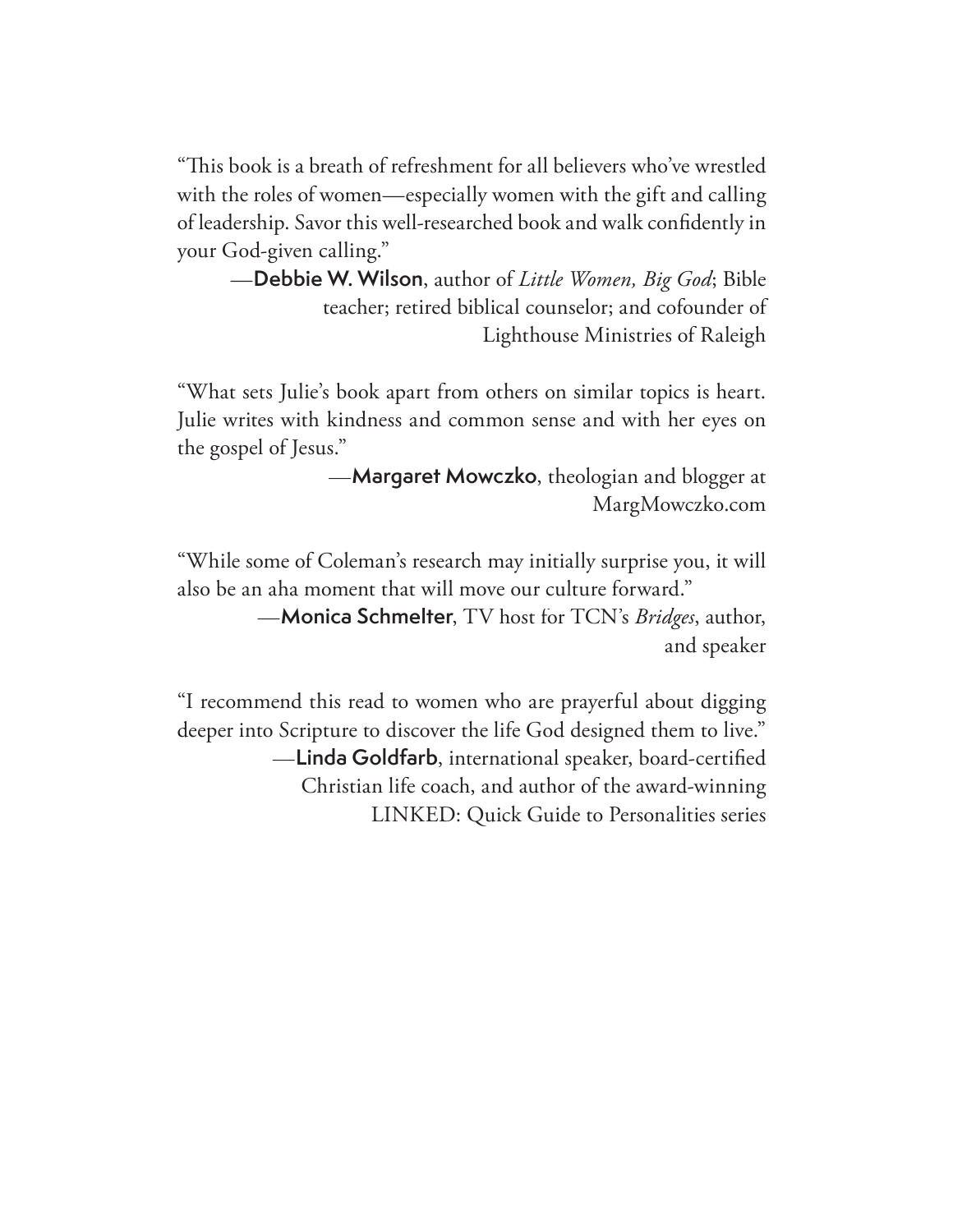# **ON PURPOSE**

*Understanding God's Freedom for Women Through Scripture*

# **Julie Zine Coleman**

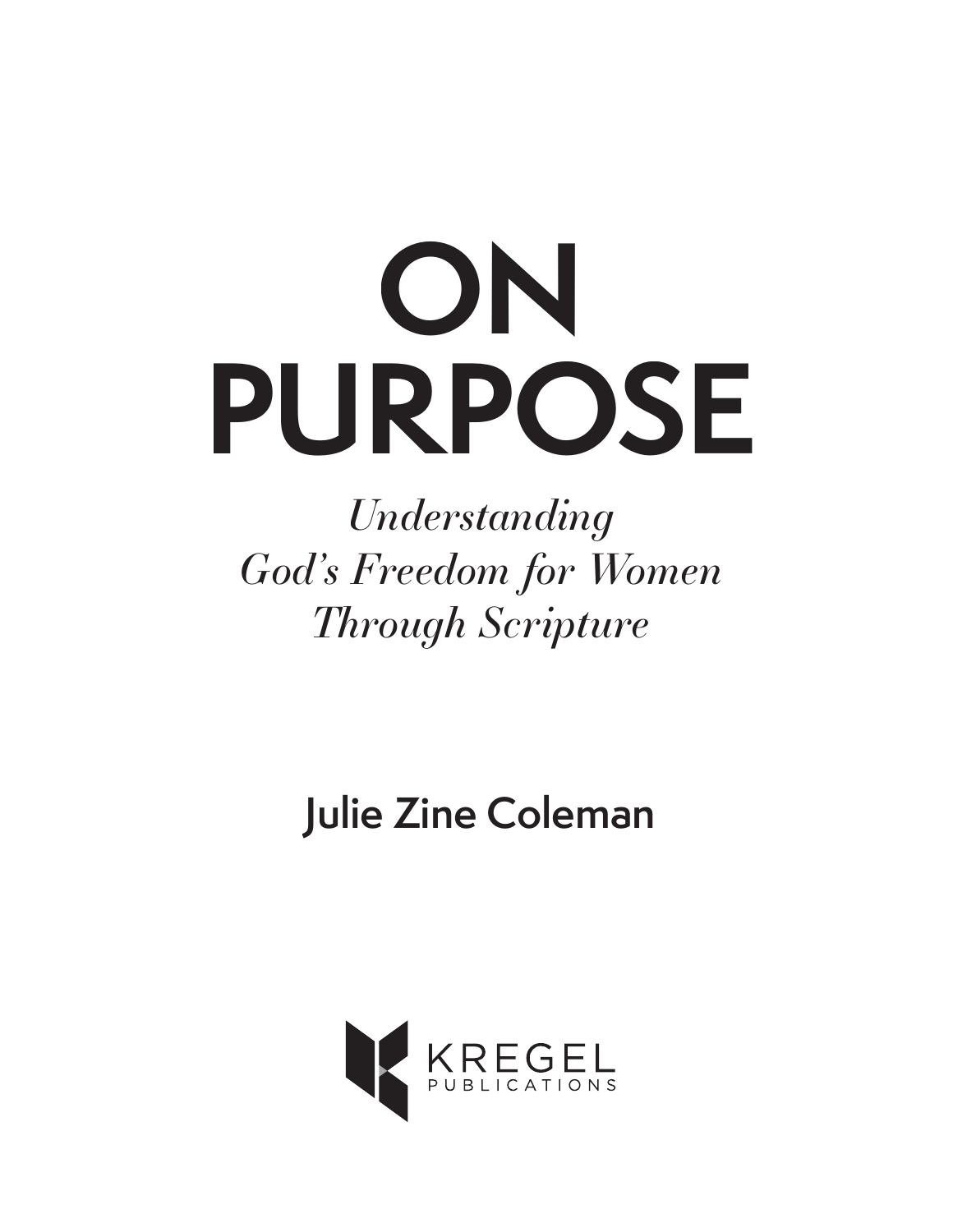# **On Purpose: Understanding God's Freedom for Women Through Scripture** © 2022 by Julie Zine Coleman

Published by Kregel Publications, a division of Kregel Inc., 2450 Oak Industrial Dr. NE, Grand Rapids, MI 49505. www.kregel.com.

All rights reserved. No part of this book may be reproduced, stored in a retrieval system, or transmitted in any form or by any means—for example, electronic, mechanical, photocopy, recording, or otherwise—without the publisher's prior written permission or by license agreement. The only exception is brief quotations in printed reviews.

The presentation of differing theological viewpoints, ministry practices, or controversial issues in this book is a part of the case study format and does not represent an endorsement of any such issue by the author or the publisher.

All Scripture quotations, unless otherwise indicated, are taken from the  $(NASB<sup>®</sup>)$  New American Standard Bible®, Copyright © 1960, 1971, 1977, 1995, 2020 by The Lockman Foundation. Used by permission. www.Lockman.org.

Scripture quotations marked NASB1995 are taken from the (NASB®) New American Standard Bible®, Copyright © 1960, 1971, 1977, 1995 by The Lockman Foundation. Used by permission. All rights reserved. www.Lockman.org.

Scripture quotations marked NIV are from the Holy Bible, New International Version<sup>®</sup>, NIV®. Copyright © 1973, 1978, 1984, 2011 by Biblica, Inc.™ Used by permission of Zondervan. All rights reserved worldwide. www.zondervan.com. The "NIV" and "New International Version" are trademarks registered in the United States Patent and Trademark Office by Biblica, Inc.<sup>TM</sup>

### **Library of Congress Cataloging-in-Publication Data**

Names: Zine Coleman, Julie, 1957- author. Title: On purpose : understanding God's freedom for women through scripture / Julie Zine Coleman. Description: Grand Rapids : Kregel Publications, [2022] | Includes bibliographical references. Subjects: LCSH: Women--Biblical teaching. | Sex role--Biblical teaching. | Liberty--Biblical teaching. Classification: LCC BS680.W7 Z56 2022 (print) | LCC BS680.W7 (ebook) | DDC 220.8/3054--dc23/eng/20211207 LC record available at https://lccn.loc.gov/2021053161 LC ebook record available at https://lccn.loc.gov/2021053162

ISBN 978-0-8254-4707-5, print ISBN 978-0-8254-7755-3, epub ISBN 978-0-8254-6907-7, Kindle

> Printed in the United States of America 22 23 24 25 26 27 28 29 30 31 / 5 4 3 2 1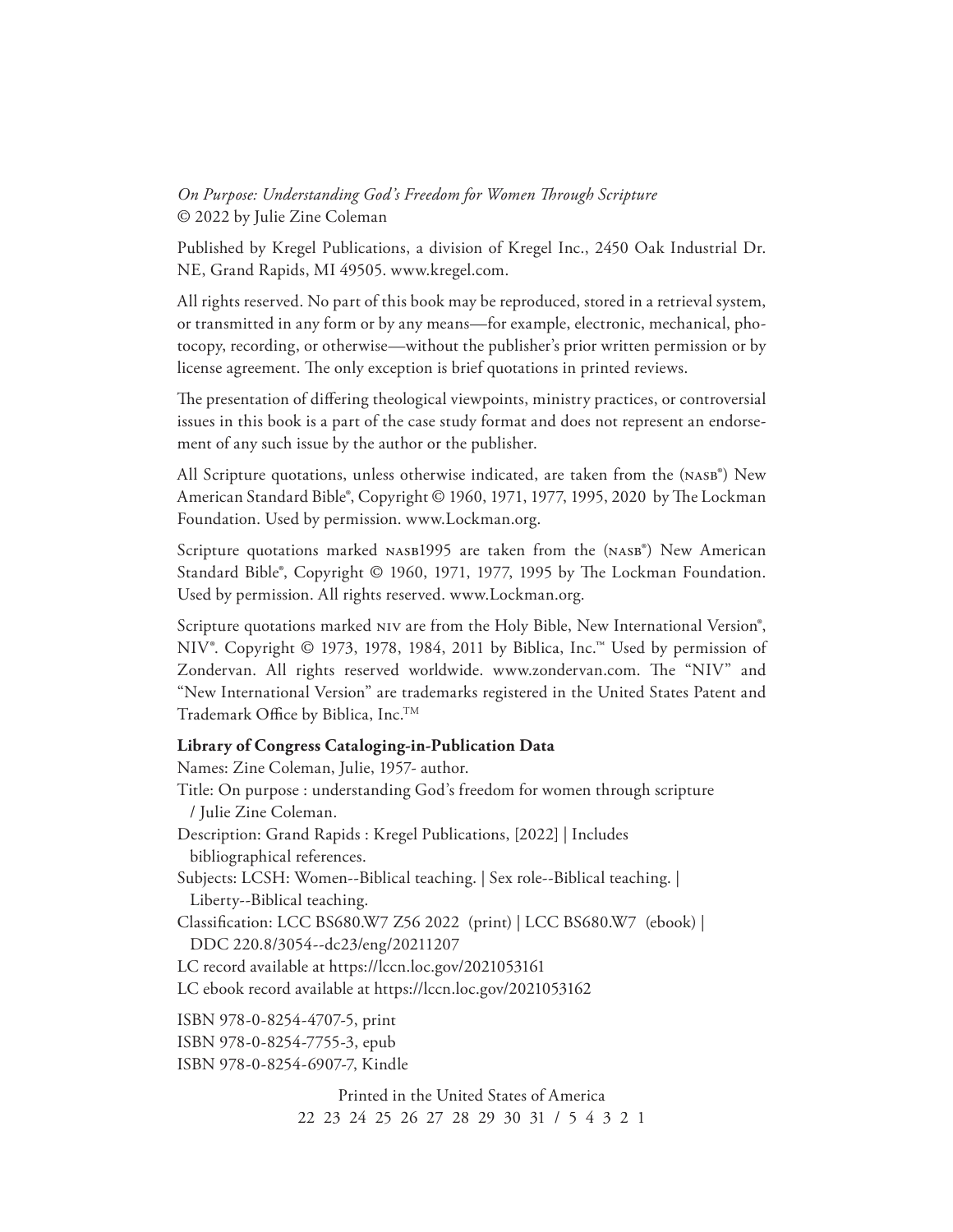# *Contents*

| 1. | Was Woman Created with an Inherently<br>Different Nature Than Man's?                                                                                             |
|----|------------------------------------------------------------------------------------------------------------------------------------------------------------------|
| 2. | Did God Establish a Hierarchy for Marriages<br>After the Fall?<br>Focus on Genesis $3. \ldots \ldots \ldots \ldots \ldots \ldots \ldots \ldots \ldots \ldots 31$ |
| 3. | Does God Approve of Women Leading?<br>Focus on Judges $4-5$ 45                                                                                                   |
| 4. | Did Jesus View Women as Second-Class Citizens?<br>Focus on Matthew, Mark, Luke, and John 59                                                                      |
| 5. | What Kind of Ministry Roles Did Women<br>Fill in the Early Church?                                                                                               |
| 6. | Are Men to Be Given Precedence in the Church?                                                                                                                    |
| 7. | Are Spiritual Gifts Limited by Gender?<br>Focus on 1 Corinthians $12-14$ 111                                                                                     |
| 8. | Should Women Be Allowed to Teach Men?<br>Focus on 1 Timothy 2:11–15 $\ldots \ldots \ldots \ldots \ldots \ldots \ldots 131$                                       |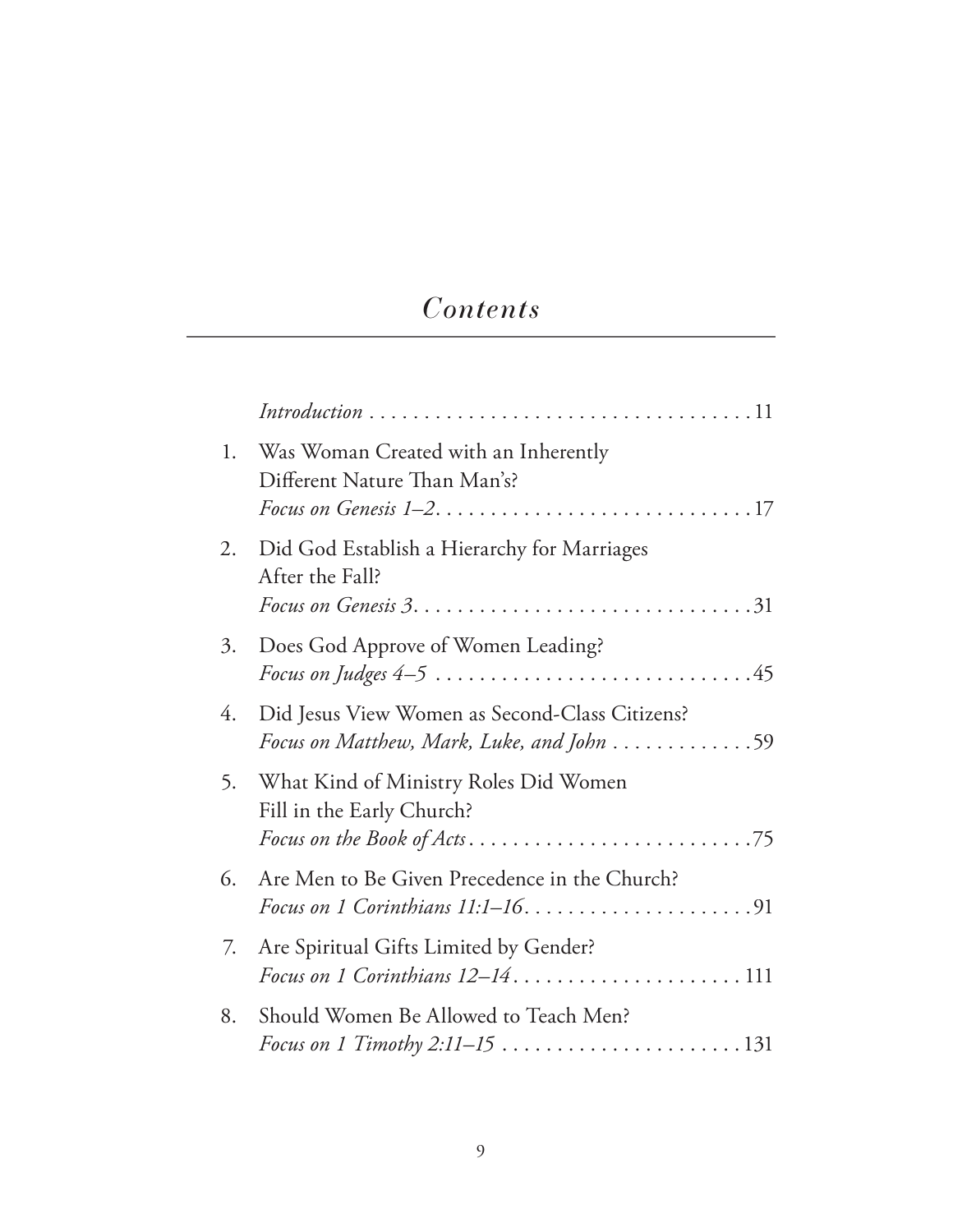10 *Contents*

|     | 9. Does God Expect Husbands to Be in<br>Charge of Their Wives?<br>Focus on Ephesians $5 \ldots \ldots \ldots \ldots \ldots \ldots \ldots \ldots \ldots 153$ |
|-----|-------------------------------------------------------------------------------------------------------------------------------------------------------------|
| 10. | What Is the Scriptural Definition of a<br>Godly Woman?                                                                                                      |
|     |                                                                                                                                                             |
|     |                                                                                                                                                             |
|     | $Bibliography \ldots \ldots \ldots \ldots \ldots \ldots \ldots \ldots \ldots \ldots \ldots \ldots 191$                                                      |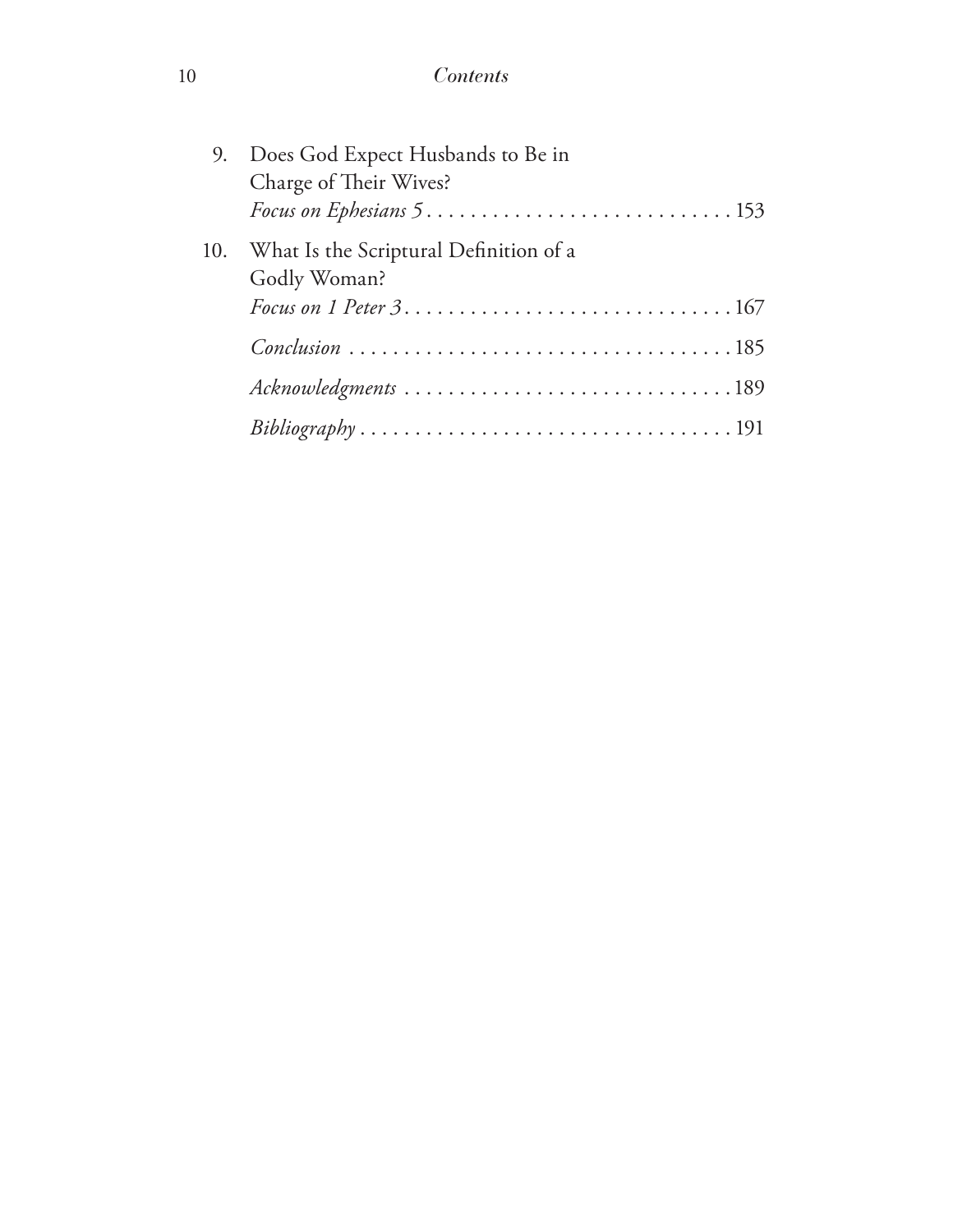# *Introduction*

He cornered me in the snack bar after chapel. At the camp director's request, I had just led the singing that evening for the new group of campers and counselors at Boys Camp. I had been initially reluctant to lead in front of a group of men, having been taught that the Bible restricted women in that way. But I was assured it would be fine, because, after all, the camp leadership was *asking* me to do it.

But the speaker didn't see it that way. Beet red in the face, barely controlling his anger, he confronted me. Why would I ever think it appropriate to lead men? He then went on to lecture me on what Scripture teaches about women (like I hadn't heard it my entire life) and had me reduced to tears by the time he was done.

I tried to explain why I was leading, but he was having none of it. That was it for my new assignment. The camp did without a competent song leader for the rest of the two weeks.

It was the 1970s. This was one of several incidents that made me question the many restrictions placed on women in most conservative denominations at that time. Please understand, I knew the Scriptures cited for those limitations almost as well as John 3:16. However, I was wired to be a leader, which caused me to feel as though I was constantly crashing into a glass ceiling. I often wondered why God would have made me the way he did, if I had to worry every time I used my spiritual gifts. I lived in constant fear of crossing the line between appropriate and inappropriate.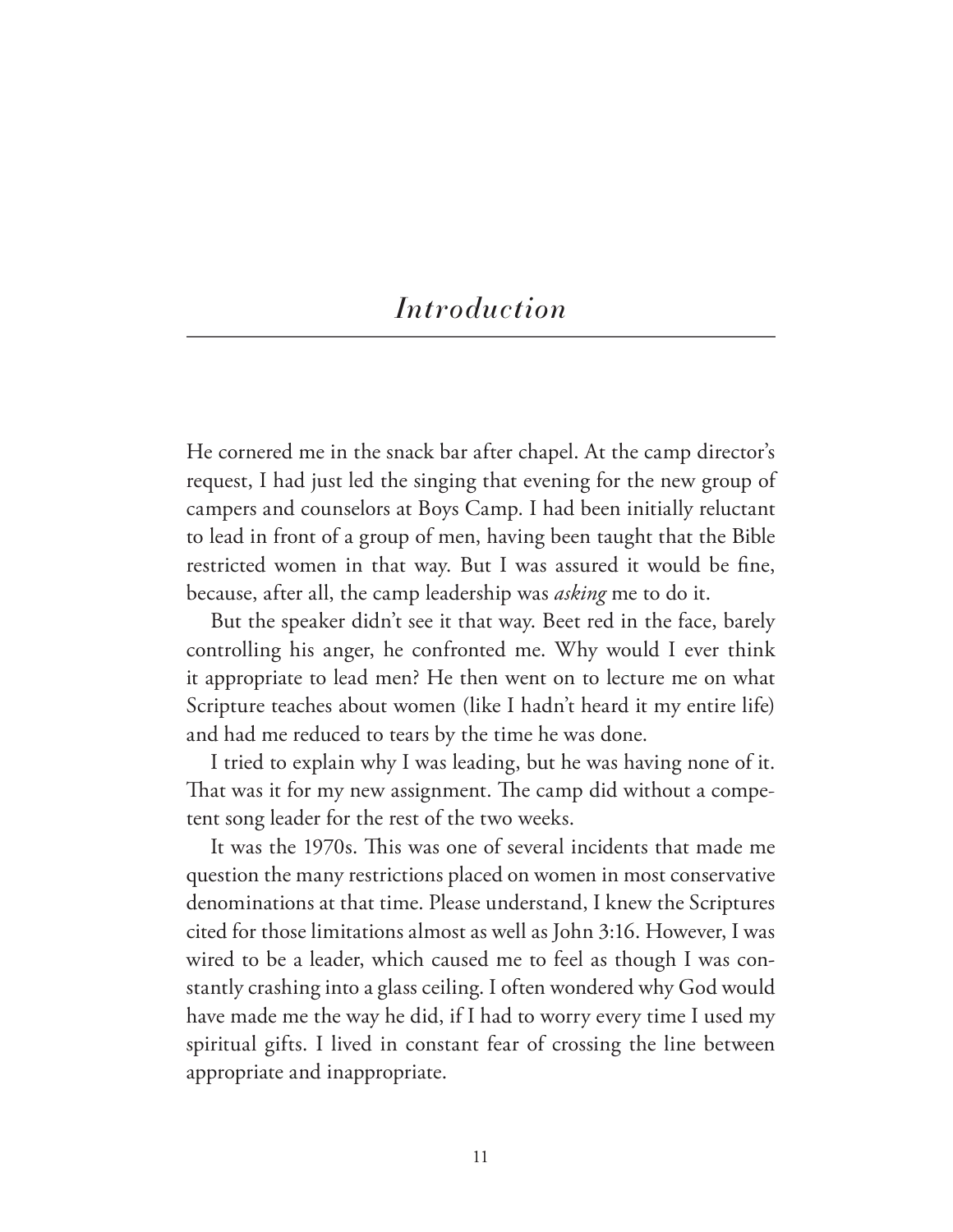# 12 *Introduction*

Much has changed culturally since my college days. Women now hold key leadership positions in business, in politics, and enjoy respect by society in general. Equality has been reached on many levels. But not in the church. It has been said that the church always arrives thirty years late and out of breath. But in this case, traditional roles have been dictated by Scripture, which is timeless in its principles and far above any cultural determination. Right? But does Scripture really teach limitations? Or is the traditional position in reality an *interpretation* of God's Word, subject to human error or misunderstanding?

I had to wonder about that possibility in my early years, because every group drew their lines in the sand in different places. In some churches (like mine), women wore head coverings and kept silent. They couldn't speak in a church business meeting or serve on a committee with men. In other churches, women could pray out loud or give their testimony, but not preach. Of course, if you were a missionary, all bets were off. Many women in the field spent their lives teaching men and women alike, since there was no man to lead at their location.

Then there was the seeming inconsistency of God himself. If his will was for women never to lead men, why would he choose, for example, Deborah to be judge over Israel? Why would he use Priscilla to teach the great preacher Apollos, patiently correcting his misunderstandings and leading him to truth? Why did Jesus make Mary Magdalene the first witness to his resurrection, when a woman's testimony wasn't even admissible in a Jewish court? In view of all these examples, wasn't God violating his own rules?

There were also discrepancies in the application of the "rules." In my early adult years, I noticed that sometimes women *were* allowed to "teach" men. No one seemed concerned when men sang hymns full of theology written by Fanny Crosby or read books by Elisabeth Elliot or Catherine Marshall. A friend of mine attended a conservative Bible college where Elisabeth Elliot was invited to speak for a chapel. In order to make this acceptable, the authorities removed the podium and replaced it with a music stand.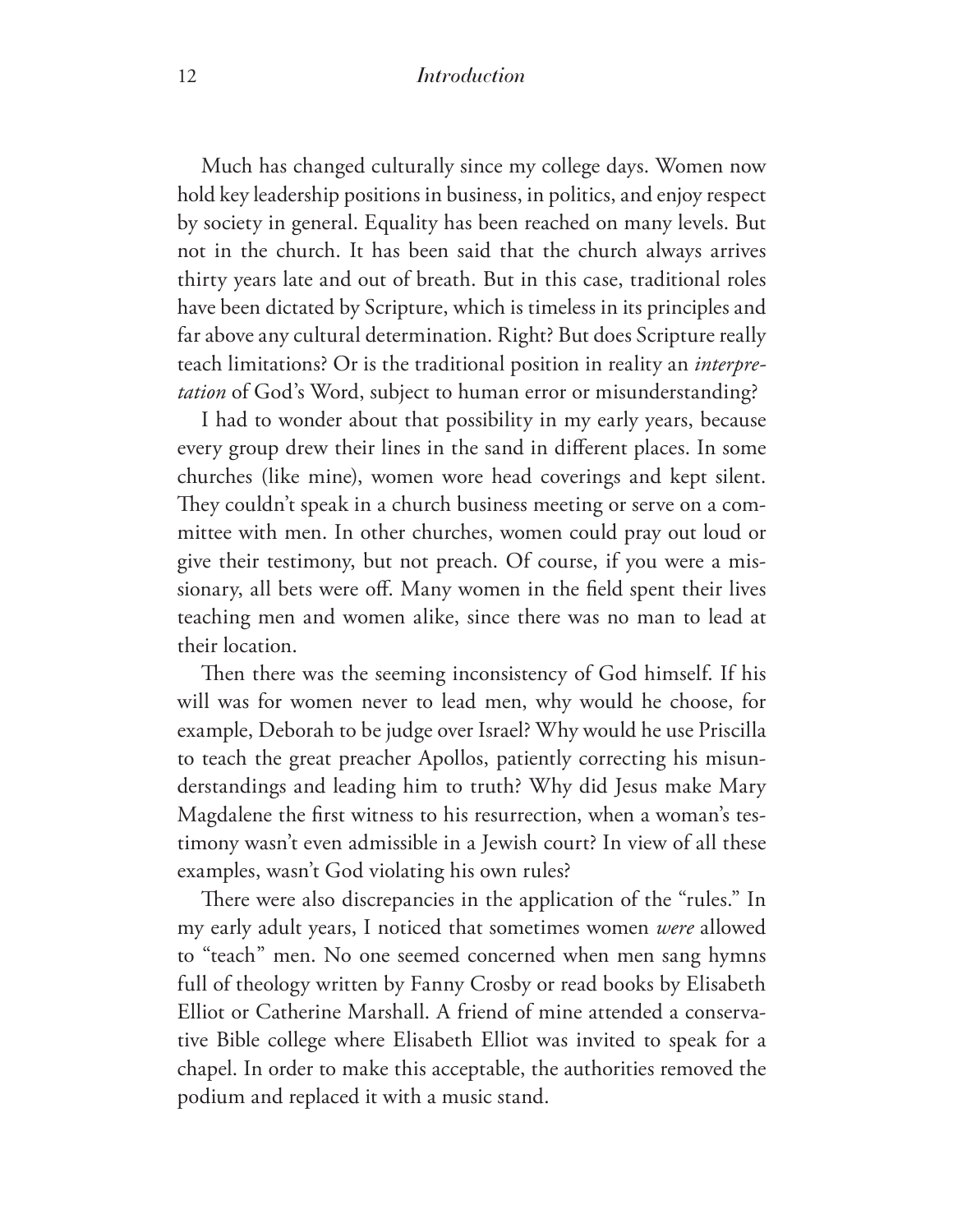It all seemed so arbitrary.

My own understanding of God's Word on the matter has morphed slowly over the years. I married a wonderful man who loves and knows his Bible better than anyone I know. Over the years, Steve inspired me to study those limiting passages in earnest. What did they really mean? To my surprise, when I did, what I found in my research was very different from what I had always been taught.

Steve has always interpreted those passages differently than our denomination did, and from the beginning saw no need to limit his wife in any way. Contrary to what *I* believed about marriage on our wedding day, we have always functioned as a team, a true partnership rather than a hierarchy. As the Lord opened up ministry opportunities for me over the years, Steve has been my biggest cheerleader. Never once was he threatened by my strong personality. Never once did he remind me to "keep my place," as I had previously been told. He has remained consistent in selflessly looking out for my best interests.

Interpretation is limited by an interpreter's perspective. Anyone studying Scripture has factors that can keep them from a correct understanding. There are the basic beliefs that we have been taught from an early age, be they right or wrong. Those things become the foundation and filter for any additional knowledge we may gain. Our tightly held assumptions are the lens through which we see the world. Our experiences chime in as well. Past hurts or successes will influence how we receive information. In part, those things have made us into who we are today.

So, while Scripture is God's Word, divinely inspired, accurate and powerful, human interpretation is not. Interpreters are always affected by their core beliefs.

We used to joke in seminary: "I love it when Scripture backs me up." But seriously, *we were joking*. When we approach Scripture with something to prove, we tend to see things that aren't even there. We can take verses out of context in order to justify what we already believe. The chance of bad interpretation is exponentially larger when we've already decided what we think before studying the text.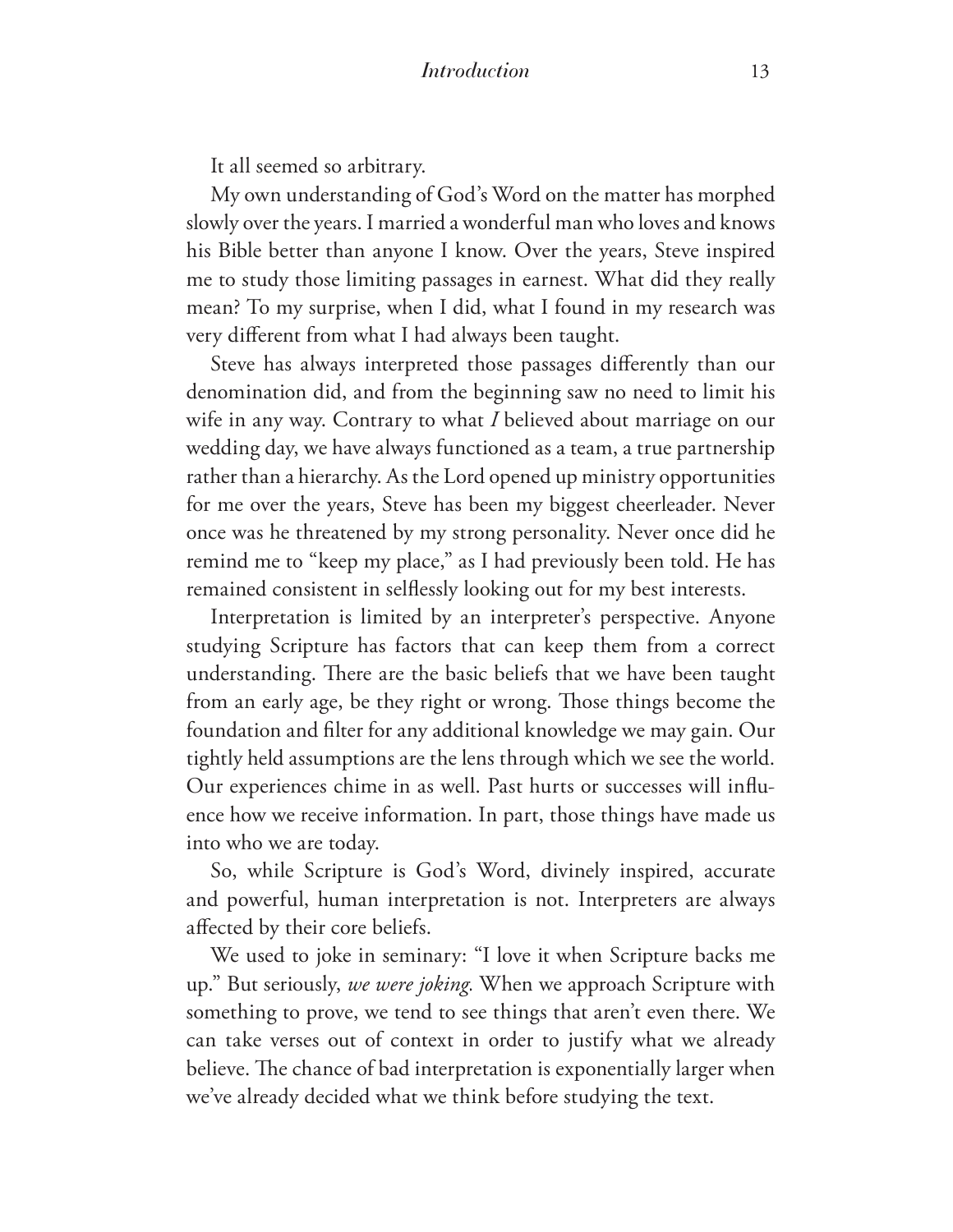# 14 *Introduction*

So how do we avoid that pitfall? Keep ourselves from putting words into God's mouth? Refrain from interjecting what we think into what the Bible says?

It's not easy. I ran into that problem when writing my first book, *Unexpected Love.* Many of the stories I covered were already so familiar to me. This was especially true of Martha and Mary. I'd always heard: Martha was bad. She should not have been working in the kitchen with Jesus teaching in the living room. Mary was good. She sat at Jesus's feet and hung on His every word. But something had always bothered me about that interpretation. Hospitality was commanded in Mosaic law. Martha was merely obeying Scripture. So why then would Jesus criticize Martha for whipping up a dinner?

Before I began studying the Martha passage, I spent time in prayer, asking God to help me put aside what I'd always heard. As I dug in, I carefully noted each detail Luke provided. I researched the original Greek text. I noticed repeated phrases and important words. I spent a lot of time looking at the context of the story, and how it fit into the whole. My quest was to see, really see, what was *there* in black-and-white.

Commentaries were a help in finding other things to research that could assist me in my understanding. So were books explaining first-century Jewish history, customs, and culture. I tried not to rely heavily on extrabiblical sources, though, since much of their content is also affected by human interpretation. As learned as those authors might be, they can still contradict each other. My primary dependence was on the Holy Spirit to teach and guide me as I searched for the meaning of the story.

In the end, the Lord did give me new insight into that puzzling interaction between Jesus and Martha. It came through systematic study of the text, searching for the principal point the author intended to make. For the most part, that careful process helped me put the noise of my biases and previous beliefs aside, so I could hear the Holy Spirit guide me to something fresh.

My passion for the subject of this book comes from a concern that we have gotten it wrong. I ache for future generations whose cul-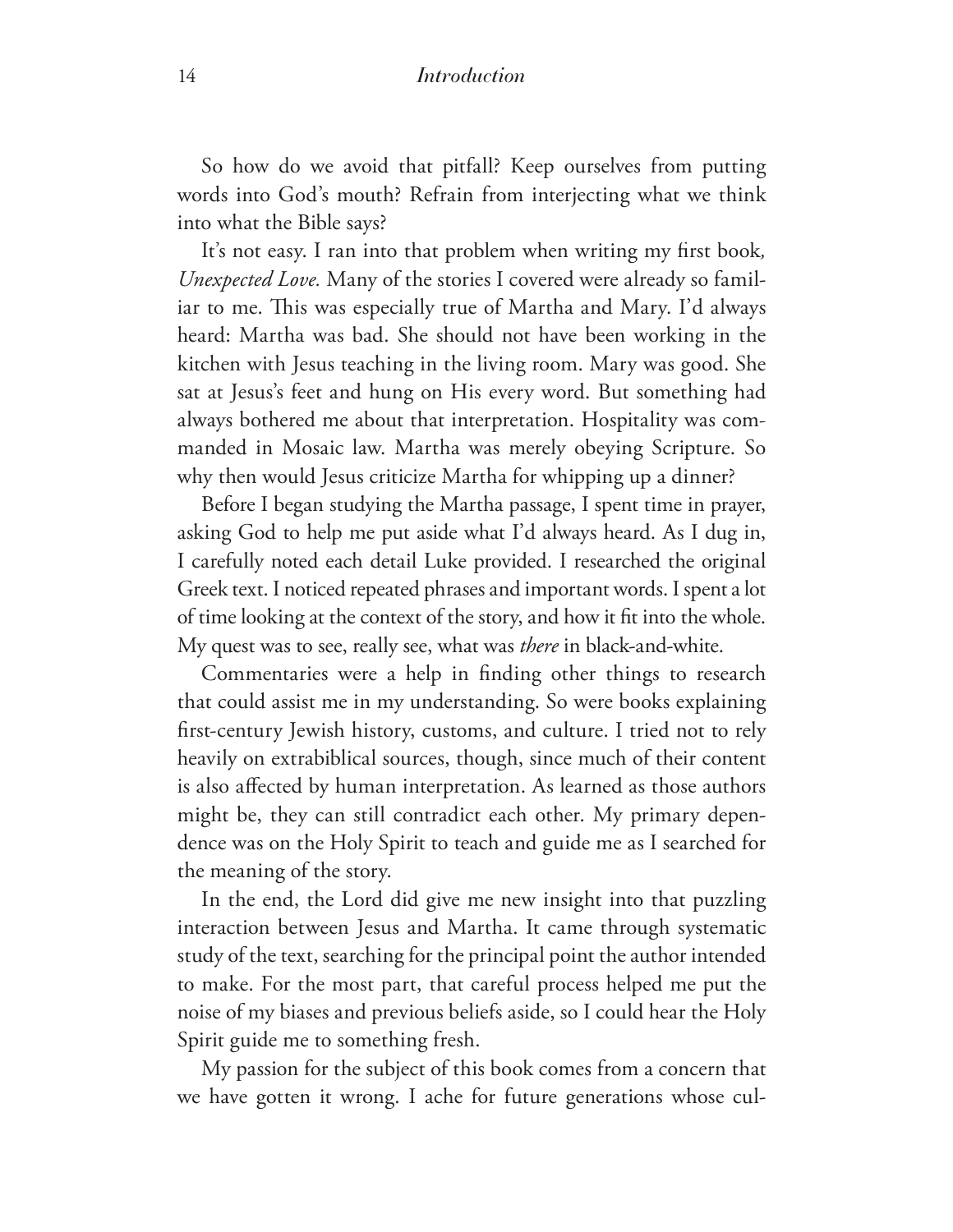# *Introduction* 15

ture has moved on, giving them a freedom in secular society that the church will not allow. I have seen women told to stay in abusive marriages while their church leadership tiptoes around the abusers, refusing to hold them accountable. I have seen too many people leave Christian fellowship because of their disillusionment with how women are treated by the body. Worst of all—I have seen women walk away from God, because they believe he thinks of them as second-class citizens in his kingdom.

In this book, I want to take you on a journey through the passages that are traditionally thought to limit women. We are going to look, really look, at what is written there for us. We will (as much as is humanly possible) put aside what we have previously heard or thought and start each passage with a clean slate.

It doesn't matter what I think. What matters is what the Word of God says. You have a personal responsibility to figure this out with the help of the Holy Spirit. This issue isn't only about half the church. How we interpret these passages affects everyone. Because if we are limiting women unnecessarily, we are handicapping God's church, keeping it from functioning in the way he designed it. We would be endeavoring to walk on only one leg, when we were given two.

Before we get started, I need to add one last thing. I will be sharing some of my past experiences as well as others' that negatively portray brothers or sisters in Christ. Those stories are to present the issues and draw the reader in to what we are about to study. They stand as examples in how applying a bad interpretation can produce terrible results.

In no way do I mean to judge or disrespect those depicted. I believe with all my heart that their strong convictions and resulting actions came from their understanding of certain texts. They were trying to remain true to what they believed Scripture teaches. I get it.

I am not angry for those incidents from my past. I am thankful for an upbringing that emphasized the importance of the Bible and taking personal responsibility to study it for myself. I was well-loved in my church and camp. A love for God and desire to obey him was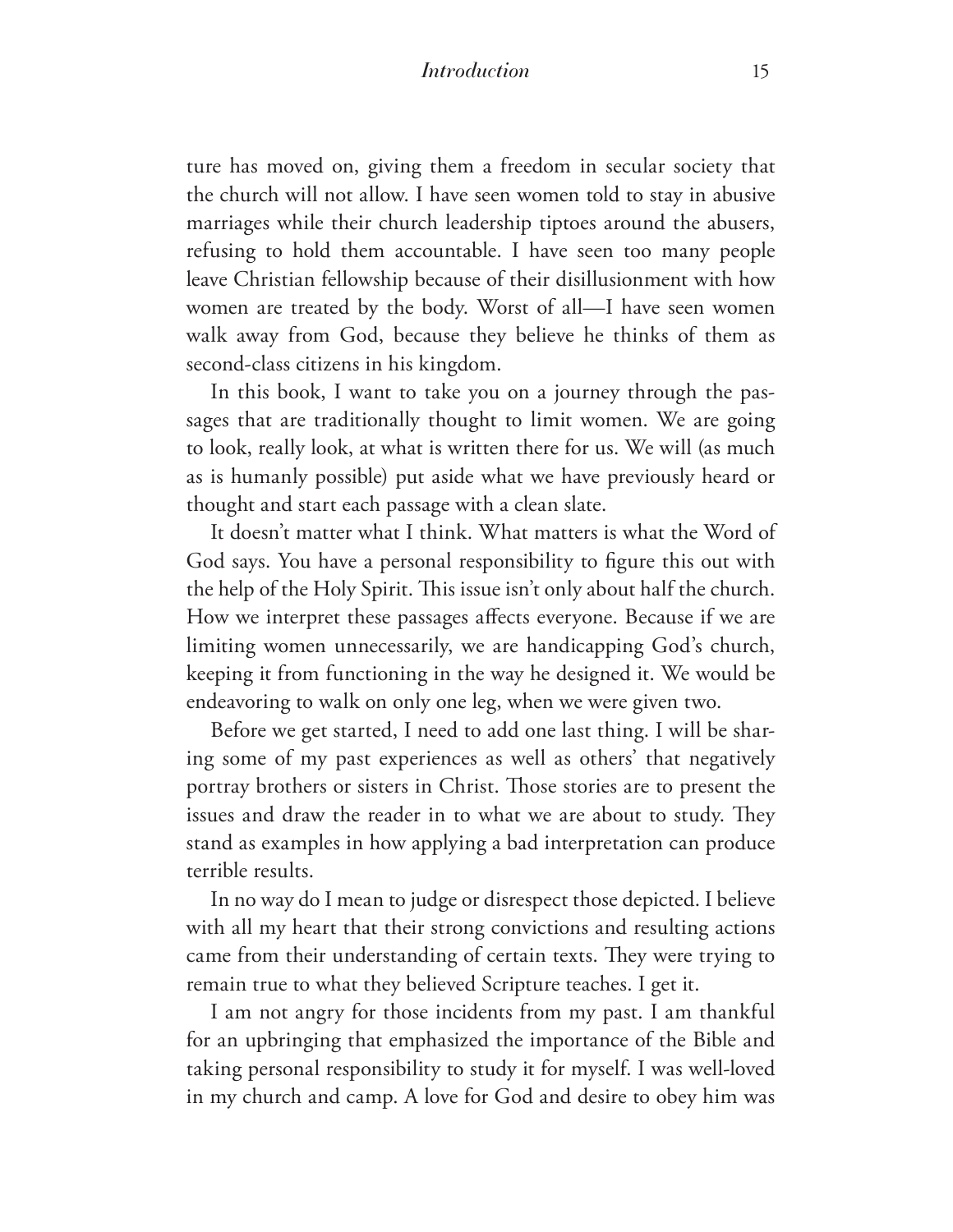modeled for me frequently. I love the people of God. As messy as that can get at times.

Now more than ever, we need to get to the bottom of these passages, because the debate rages on. The only way we can have peace about what to think is to study these passages for ourselves. I hope this book inspires you to look for the timeless principles in Scripture that are true for any culture, because the truth always sets us free. What does God have to say about women and marriage, their inherent value, and how they are to use their gifts? Get ready to dig in. You might well be surprised.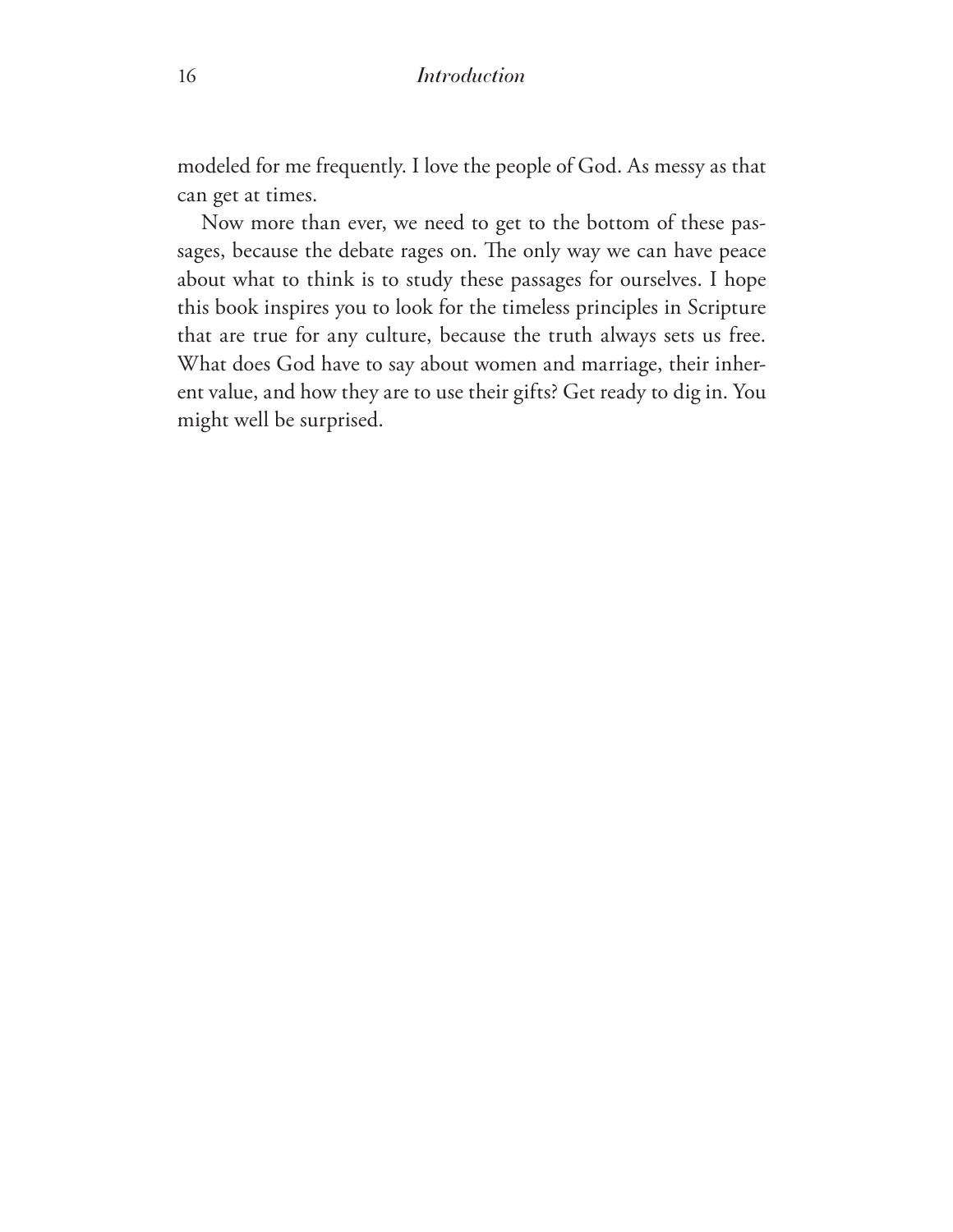# *Chapter 1*

# **Was Woman Created with an Inherently Different Nature Than Man's?**

Then God said, "Let Us make mankind in Our image, according to Our likeness; and let them rule over the fish of the sea and over the birds of the sky and over the livestock and over all the earth, and over every crawling thing that crawls on the earth." So God created man in His own image, in the image of God He created him; male and female He created them. God blessed them; and God said to them, "Be fruitful and multiply, and fill the earth, and subdue it; and rule over the fish of the sea and over the birds of the sky and over every living thing that moves on the earth." Then God said, "Behold, I have given you every plant yielding seed that is on the surface of all the earth, and every tree which has fruit yielding seed; it shall be food for you; and to every animal of the earth and to every bird of the sky and to everything that moves on the earth which has life, I have given every green plant for food"; and it was so. And God saw all that He had made, and behold, it was very good. And there was evening and there was morning, the sixth day.

And so the heavens and the earth were completed, and all their heavenly lights. By the seventh day God completed His work which He had done, and He rested on the seventh day from all His work which He had done. Then God blessed the seventh day and sanctified it, because on it He rested from all His work which God had created and made.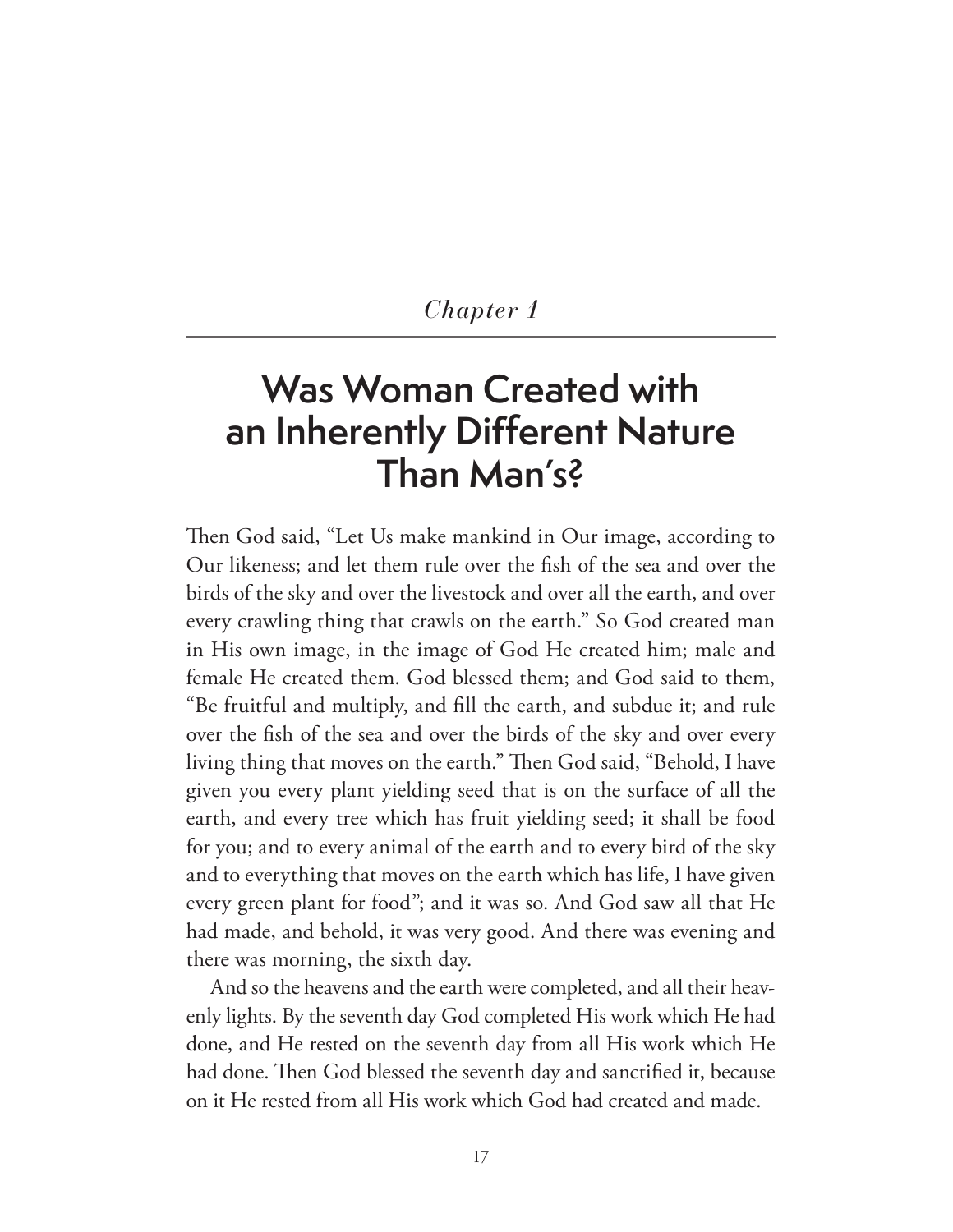## 18 **ON PURPOSE**

This is the account of the heavens and the earth when they were created, in the day that the LORD God made earth and heaven. Now no shrub of the field was yet on the earth, and no plant of the field had yet sprouted, for the LORD God had not sent rain upon the earth, and there was no man to cultivate the ground. But a mist used to rise from the earth and water the whole surface of the ground. Then the LORD God formed the man of dust from the ground, and breathed into his nostrils the breath of life; and the man became a living person. The Lorp God planted a garden toward the east, in Eden; and there He placed the man whom He had formed. Out of the ground the LORD God caused every tree to grow that is pleasing to the sight and good for food; the tree of life was also in the midst of the garden, and the tree of the knowledge of good and evil.

Now a river flowed out of Eden to water the garden; and from there it divided and became four rivers. The name of the first is Pishon; it flows around the whole land of Havilah, where there is gold. The gold of that land is good; the bdellium and the onyx stone are there as well. The name of the second river is Gihon; it flows around the whole land of Cush. The name of the third river is Tigris; it flows east of Assyria. And the fourth river is the Euphrates.

Then the Lorp God took the man and put him in the Garden of Eden to cultivate it and tend it. The LORD God commanded the man, saying, "From any tree of the garden you may freely eat; but from the tree of the knowledge of good and evil you shall not eat, for on the day that you eat from it you will certainly die."

Then the Lorp God said, "It is not good for the man to be alone; I will make him a helper suitable for him." And out of the ground the LORD God formed every animal of the field and every bird of the sky, and brought them to the man to see what he would call them; and whatever the man called a living creature, that was its name. The man gave names to all the livestock, and to the birds of the sky, and to every animal of the field, but for Adam there was not found a helper suitable for him. So the LORD God caused a deep sleep to fall upon the man, and he slept; then He took one of his ribs and closed up the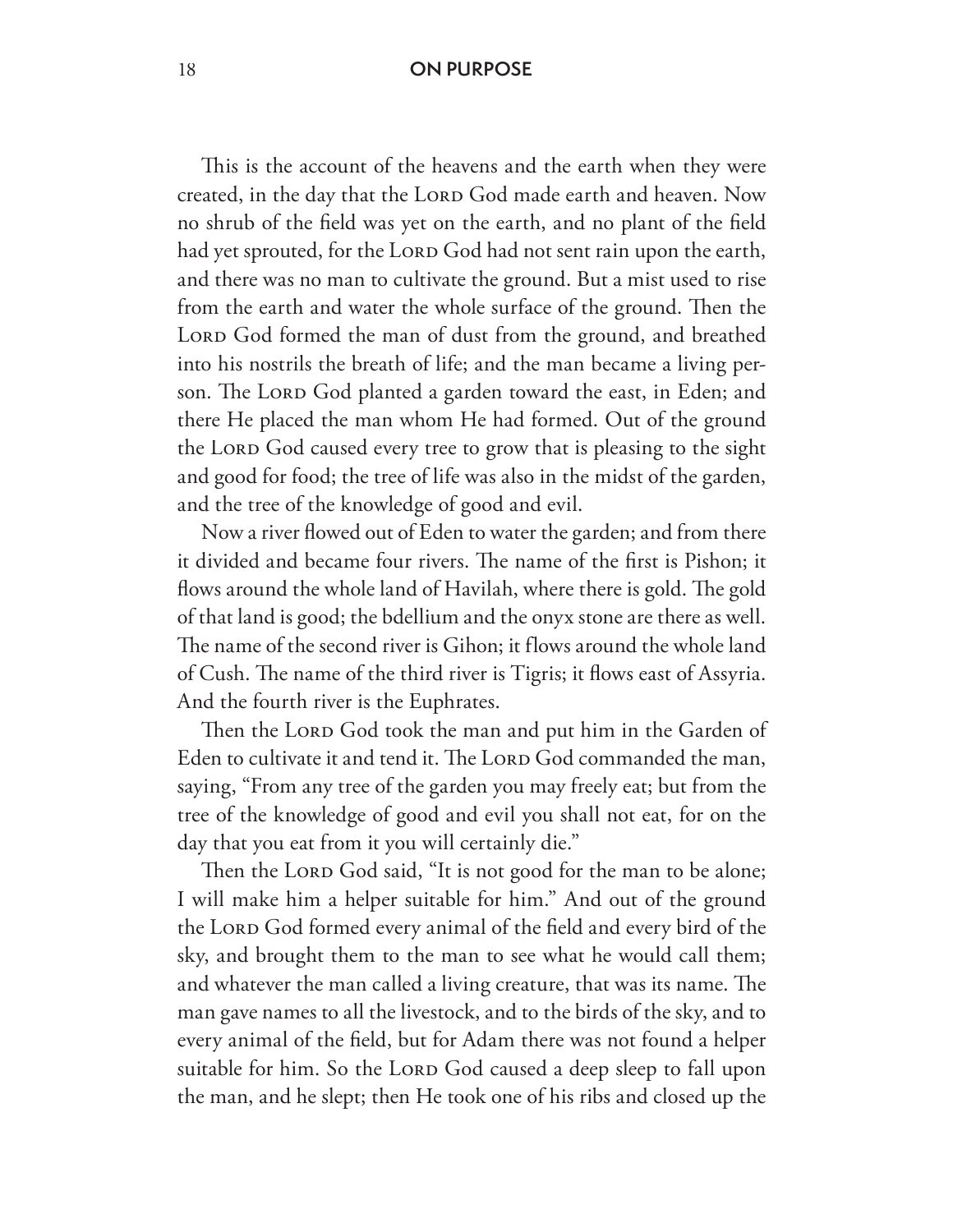flesh at that place. And the LORD God fashioned into a woman the rib which He had taken from the man, and brought her to the man. Then the man said,

> "At last this is bone of my bones, And flesh of my flesh; She shall be called 'woman,' Because she was taken out of man."

For this reason a man shall leave his father and his mother, and be joined to his wife; and they shall become one flesh. And the man and his wife were both naked, but they were not ashamed.

—Genesis 1:26–2:25

e A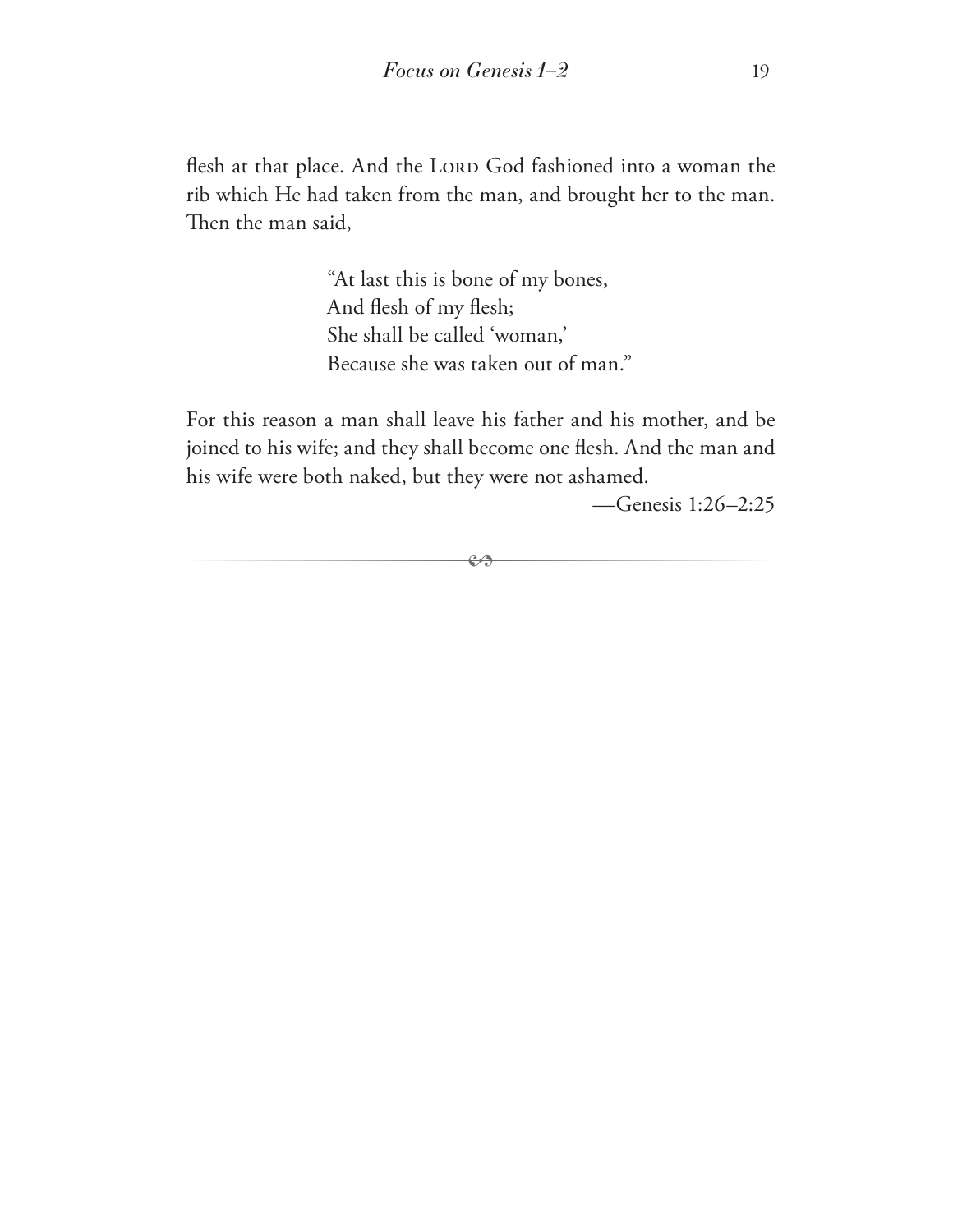# *Focus on Genesis 1–2*

I was preparing for a coming women's retreat with an area church when I received a troubling call from their pastor. Mind you, I was not a new speaker for them and had previously received nothing but positive feedback. But the pastor was troubled about my newly published book, *Unexpected Love: God's Heart Revealed through Jesus' Conversations with Women*. The coming retreat would be drawn from the content of that book as per their request. But now he worried that my material would contradict certain positions in their doctrinal statement.

Wait . . . what?

I inquired: had he read the book? He hadn't. But he had read the four-page introduction. I racked my brain trying to think of what was in there that could possibly be upsetting. I finally asked.

He told me, "You wrote that Jesus came to set women free."

I was puzzled. "You don't think that Jesus came to set women free?" I asked.

"Well, it depends on what you mean by free," he explained. He then reminded me that God had created women to be under men's authority from the very beginning in Genesis 1–2. So, in that sense, he reasoned, women would never be "free." Man's headship was God's designed, natural order.

It was one of those conversations I would replay over and over in my head for some time. *Does* the creation account indicate that God designed women to be subservient? Was there a hierarchy in the relationship between men and women from the beginning? Were women created with an inherently different nature than men?

Genesis is a great place to start looking for God's true intent for women, because it is only there we get a brief glimpse of what the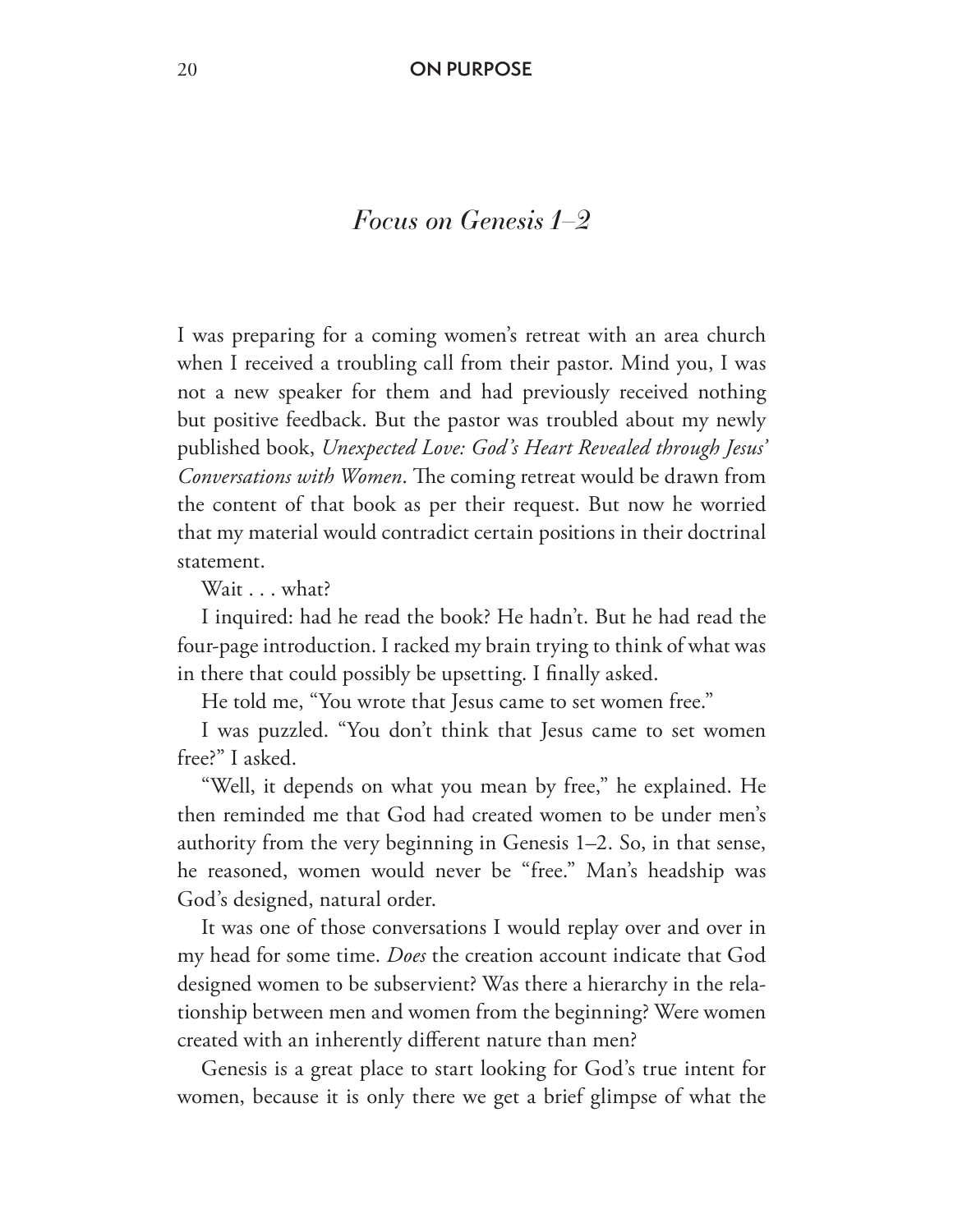world was like without sin. We see the first humans near the very end of the creation account. All of earth's flora and fauna have been brought into being. Now comes the crowning moment, when God creates a being far different than anything else. "So God created man in His own image, in the image of God He created him; male and female He created them" (Gen. 1:27).

# **What Does It Mean to Be Created in the Image of God?**

Images can be pretty realistic. When I was a little girl, my friend Chrissie and I went to the town carnival with her dad. For the first time, we were allowed to go through the fun house all by ourselves. We felt very grown-up as we handed our tickets to the ticket taker, and hurried past the enormous man in a gorilla costume stationed at the door. As we began to navigate the maze in the first room, Chrissie suddenly grabbed my arm in fear. "That gorilla is following us," she whispered. We took off running.

No matter how quickly we rushed through each new room, we could not widen the gap between us and the gorilla. It was terrifying. The worst panic came as we entered the room of mirrors. We could see the exit doorway's reflection, but every time we tried to go through it, we only banged into glass. The image was so real it kept us fooled for excruciatingly long moments. Finally, by feeling our way along the mirrored walls, we found the real exit and made our escape.

The gorilla gave up the chase as we rushed outside, back to the safety of Chrissie's dad. I was never so happy to see an adult in my life.

As we discovered with those mirrors, an image can be convincing, but it is merely a likeness of the real thing. Both man and woman were created in the image of God. Both would reflect the reality of God to the rest of his creation.

The original audience of the Genesis account would not have had trouble understanding this "image" terminology at all. They were familiar with the ancient practice of conquering rulers leaving statues of themselves in acquired far-reaching lands. Those images stood as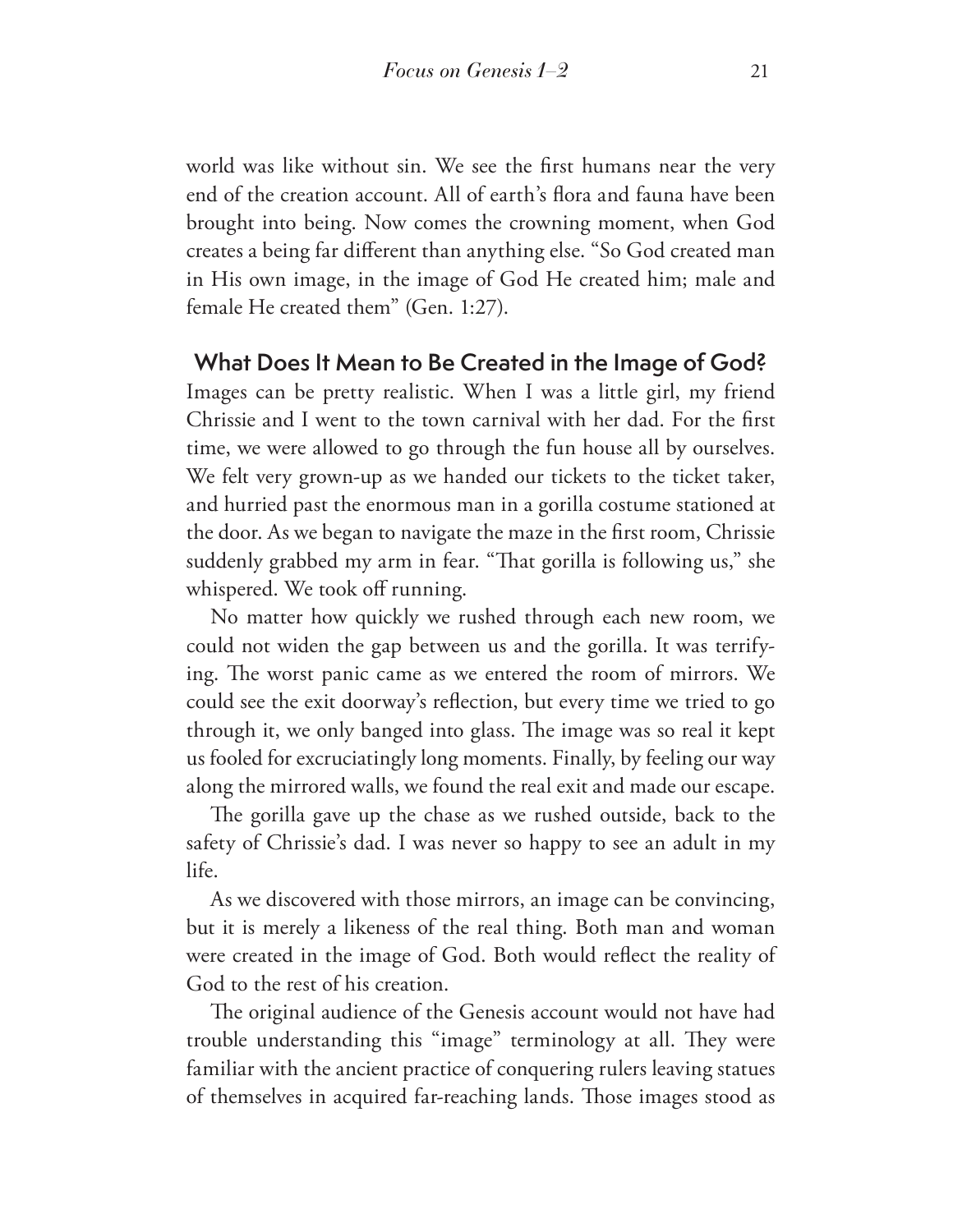constant reminders of who was in charge, a representative of that ruler's power in their absence.<sup>1</sup>

While the rest of God's creation evidenced his existence and power, humans alone were created in his *image*. They would reflect the Creator to the rest of creation, functioning as a representative of the real thing. Their very existence would, in ways other than the creation around them, show the nature of God.

Then the Lord told the man and woman *how* they were to represent him: "Be fruitful and multiply, and fill the earth, and subdue it; and rule over the fish of the sea and over the birds of the sky and over every living thing that moves on the earth" (Gen. 1:28). God's representatives were to have dominion over the rest of creation. Both of them.

They simultaneously received this charge from the Lord. They were to rule together. And God saw that it was very good. Then on the seventh day, he rested.

# **Does the Fact That Woman Was Created to Be Man's "Helper" Mean She Was Subordinate to Him?**

In Genesis 2, the narrator provides a closer look into the same events of chapter 1, furnishing greater detail about humankind. God builds man from the dust of the ground and breathes life into him. He fashions a perfect place for man to live, a garden with water, trees, and plants to provide for his physical needs. He sets man in the garden to cultivate it. All is his to enjoy.

But there is one caveat: in the midst of plenty, God places the tree of the knowledge of good and evil. From that tree, man was never to eat. With his instruction, God adds a stern warning: "On the day that you eat from it you will certainly die" (Gen. 2:17).<sup>2</sup>

<sup>1.</sup> Richard Hess, "Equality With and Without Innocence," *Discovering Biblical Equality: Complementarity Without Hierarchy*, ed. Ronald W. Pierce, Rebecca Merrill Groothuis, and Gordon D. Fee (Downers Grove, IL: IVP Academic, 2005), 81.

<sup>2.</sup> Was the tree placed in the garden as some kind of temptation? James 1:13 tells us, "No one is to say when he is tempted, 'I am being tempted by God'; for God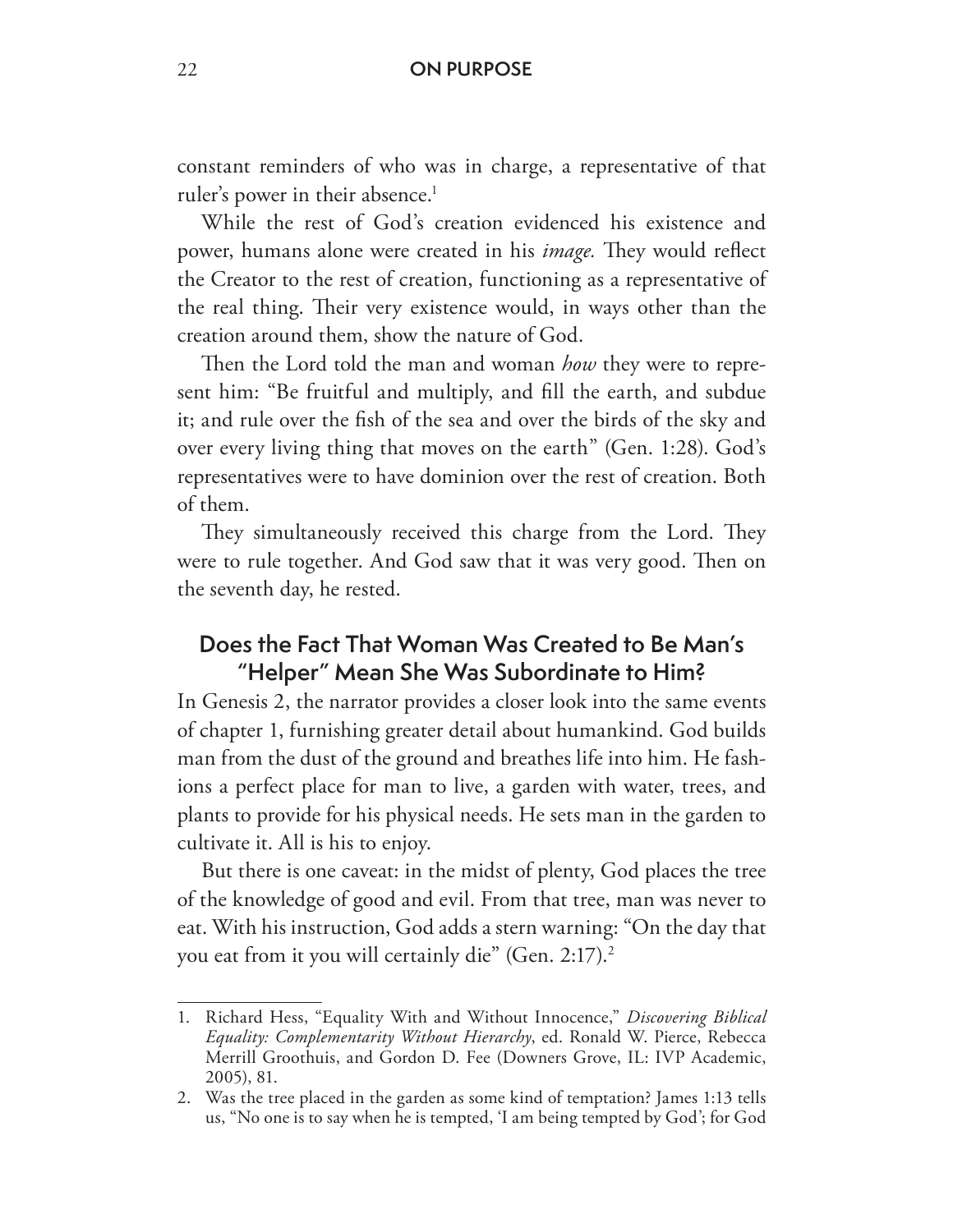But God is not quite finished. In order for man to multiply and fill the earth, there must be a counterpart. Had the man understood what was missing? It's interesting that before creating the woman, God first gave man the huge task of naming every living creature.<sup>3</sup> Because as he does, a realization seems to dawn on him: while each animal, from the birds of the sky to the beasts of the field, has its suitable mate, he does not.

The man has discovered himself to be unique in God's creation. He needs a *helper*.

In the English language, a *helper* is an assistant. It is someone to come along and do another's bidding, managing the smaller tasks that will enable the more important person to complete a job.

My children loved to assist me in making Christmas cookies when they were little. They wanted to help in every stage of baking: mixing the dough, rolling it out, cutting out shapes, and after the baking was done, decorating their creations.

When they were finished "helping" me, flour covered the entire kitchen table and much of the floor. The cookies were inconsistent: the super thin ones burned, and those too thick did not bake all the way through. And the royal icing? A nightmare. I would find traces of hardened icing for days. The capacity four young children had to make a mess while helping was unbelievable. And in the end, as proud as they were of their finished products, the cookies were substandard at best. Sometimes "help" is not all it's cracked up to be.

Is that what the original word *helper* (Hebrew: *ezer*) meant? Was the woman created to be a mere assistant for the more important man? Was their relationship designed to be the lesser serving the greater?

cannot be tempted by evil, and He Himself does not tempt anyone." So then why was it there? It seems likely that it stood as a reminder to man that while he reflected God's image, he was not God. It was a continual reminder that he served a power far greater than himself. He was a part of God's creation, not a deity. The tree provided a physical, visual contrast between God and man.

<sup>3.</sup> Did he do this to create in Adam an interest in a partner? It was during the naming of the animals that the man realized he was alone. He saw his need. It was only then that God created woman.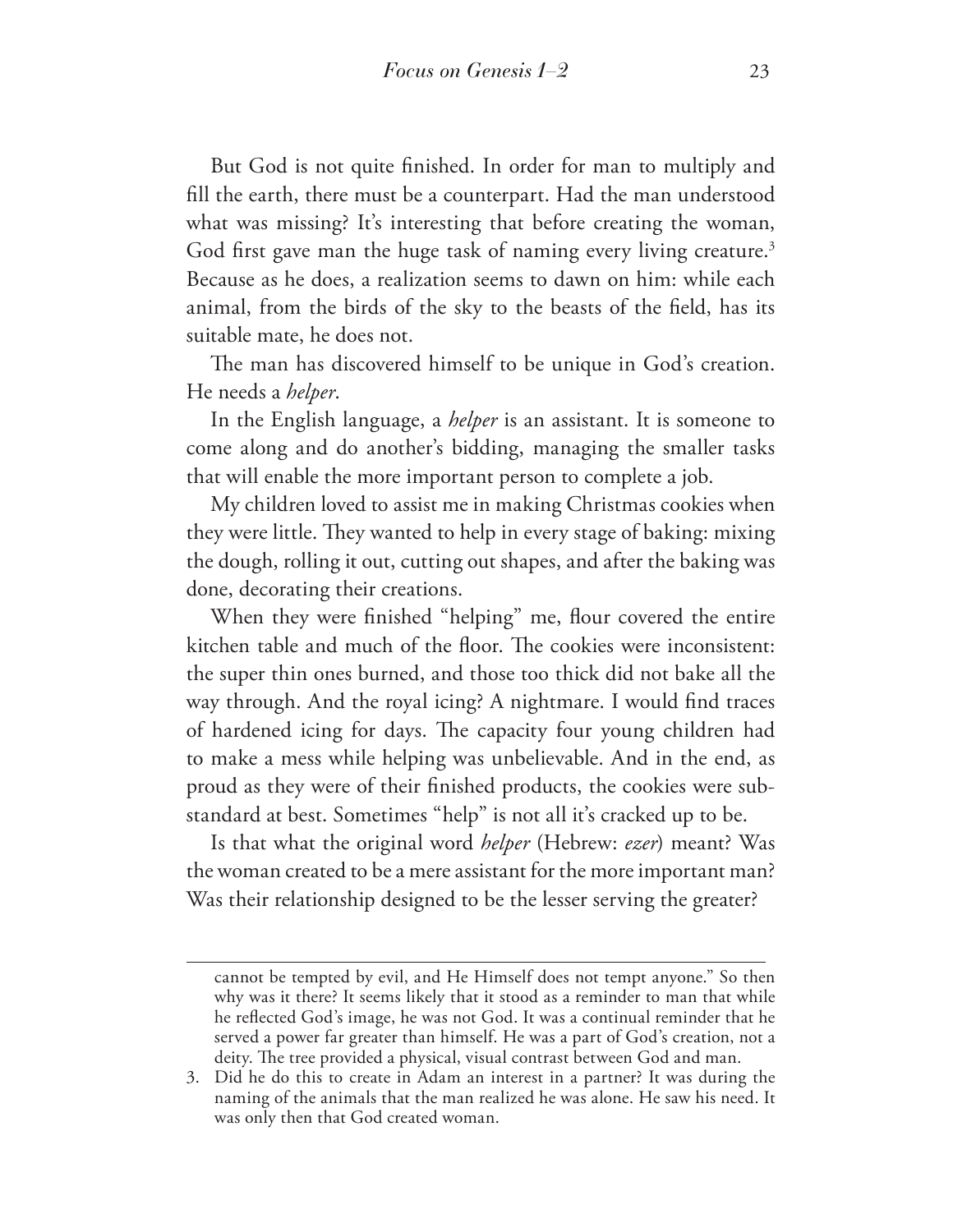24 **ON PURPOSE**

When we aren't sure of the full meaning of a word in the original ancient language, it's good practice to investigate other places that word is used in Scripture. There are plenty of other examples of helper (*ezer*) available to us.

God is often described as an *ezer*:

- "There is no one like the God of Jeshurun, who rides the heavens to your *help*, and the clouds in His majesty" (Deut. 33:26, emphasis mine).
- God promised his people: "Do not fear, for I am with you; do not be afraid, for I am your God. I will strengthen you, I will also *help* you, I will uphold you with My righteous right hand.'  $\ldots$  Those who contend with you will be as nothing and will perish" (Isa. 41:10–11, emphasis mine).

There are many more instances of God's help in the Old Testament. Each time, he is coming to the rescue of those who are weak and in need.

Great armies are called *ezers* as well:

- In Isaiah, God rebukes Israel for trusting in a neighboring army for assistance instead of him: "Woe to those who go down to Egypt for *help* and rely on horses, and trust in chariots because there are many and in horsemen because they are very strong, but they do not look to the Holy One of Israel, nor seek the Lord!" (Isa. 31:1, emphasis mine).
- During the reign of King Amaziah, the nation was in dire straits. There was no help to be found: "For the LORD saw the misery of Israel, which was very bitter; for there was neither bond nor free spared, nor was there any *helper* for Israel" (2 Kings 14:26, emphasis mine).

There are other instances of Israel seeking the *help* of a strong nation, enlisting military aid against an enemy they could not defeat on their own (see 1 Kings 20:16; Isa. 30:5).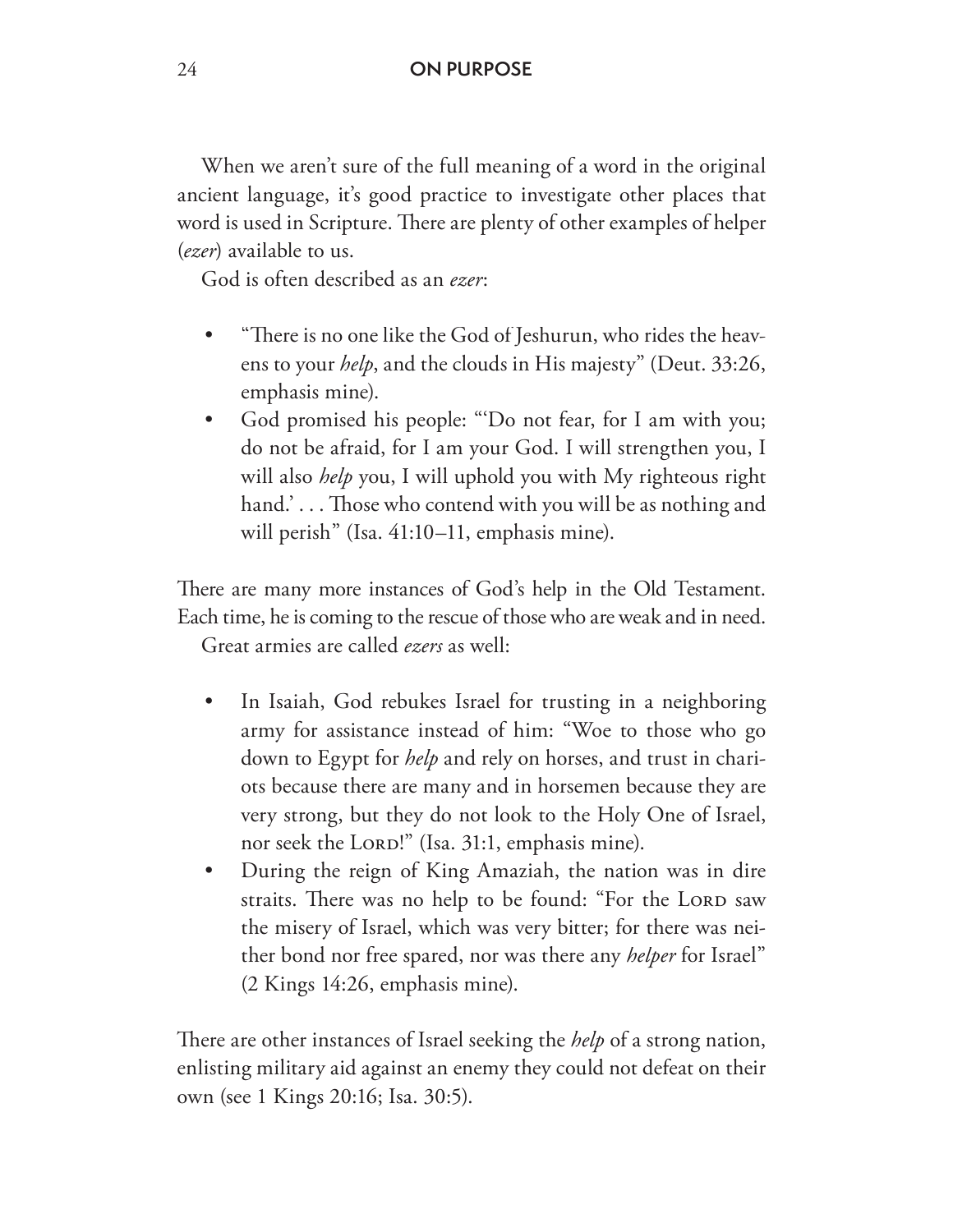There is no indication in the Old Testament that an *ezer* involves subservience. Would God be considered subservient to those he has come to save? No more than an army capable of coming alongside Israel to rescue them from their enemies would be thought of as weak.

So while the English word *helper* can have connotations of an underling or weaker assistant, the original Hebrew word *ezer* does not.<sup>4</sup>

There is no indication from which we should infer the woman was originally designed to be subordinate to man's authority as a subservient assistant, at least from what is in the text thus far. She would stand by his side to co-rule the earth with him, just as they were charged to do in Genesis 1:28.

# **Did the Fact That the Man Gave a Name to the Woman Mean He Was to Rule over Her?**

After meeting her for the first time, the man identifies his female counterpart as "woman."<sup>5</sup>He later begins to call her "Eve" in Genesis 3:20, "because she was the mother of all the living." Could the fact that he felt free to give her a name show his dominion over her? After all, he had just finished naming the animals, over which he was given dominion.

In other places in the Bible, naming someone does not necessarily indicate authority over them. For example, later in Genesis, Abraham's concubine, Hagar, has an encounter with God after fleeing

<sup>4.</sup> It has been suggested that the Hebrew word directly following *ezer*, *kenegdo*, could be translated as "under." The root word, *neged*, is used 150 times in the Old Testament. The only context in which it is translated as "under" in the NASB is 2 Sam. 12:12, where God promises judgment: "Indeed you did it secretly, but I will do this thing before all Israel, and under the sun" (nasb1995). Obviously, God is not placing himself under the authority of the sun. The phrase is meant to communicate that God's judgment will be given in broad daylight. *Kenegdo* in every other instance is translated as "over against" or "in front of" or "in the presence of." There is no indication that *ezer kenegdo* would indicate Eve or the help she would provide as under Adam's authority. The best literal translation is "helper corresponding to."

<sup>5.</sup> The Hebrew word *adam* has not yet been used as a proper name (and is not until Gen. 4:25; until then, *adam* indicates general humankind). The noun *adam* is the masculine form of the word *adamah*, which literally means *ground* or *earth*.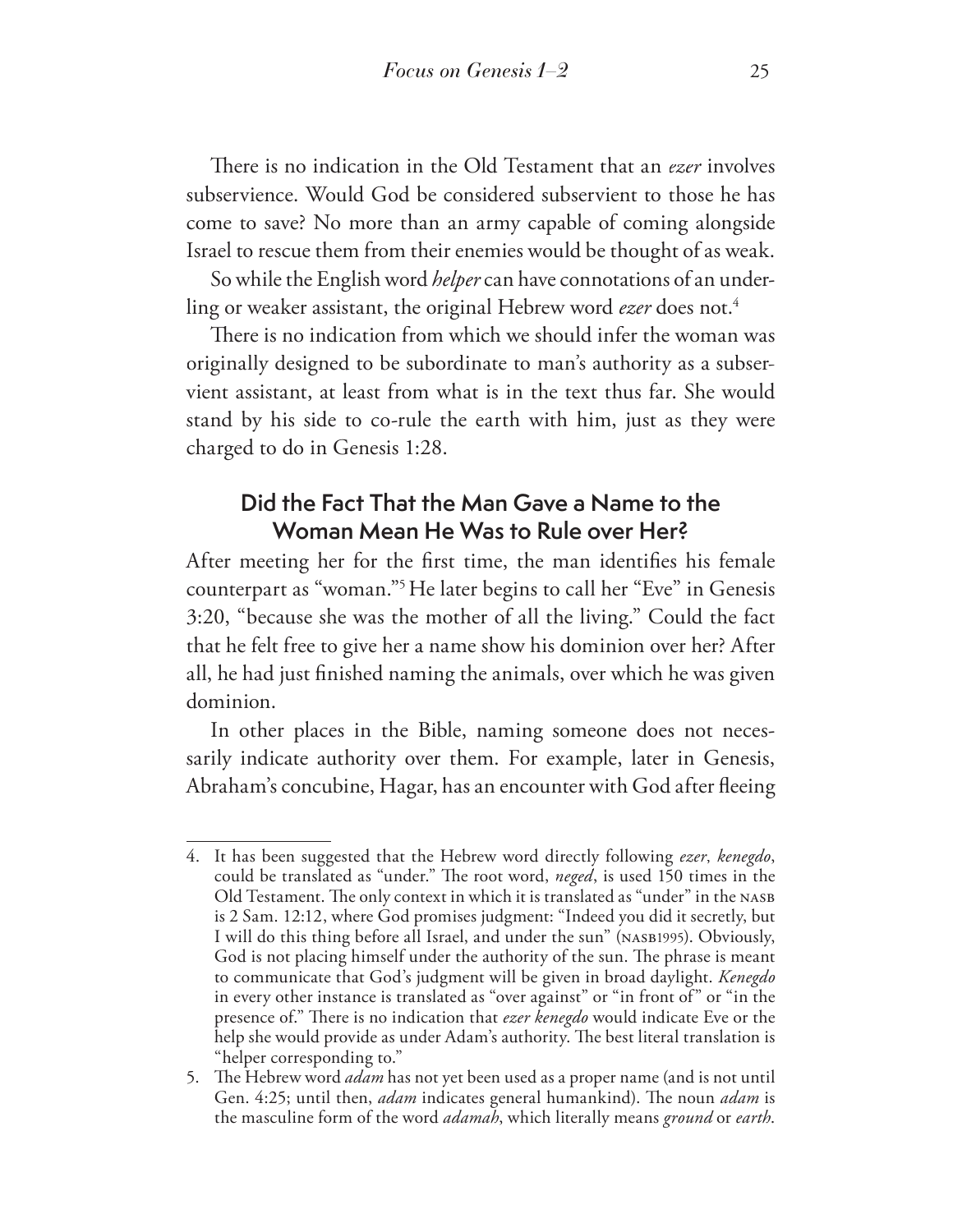her mistress Sarah's mistreatment. The Lord tells Hagar that she will give birth to a son and gives her a reassuring glimpse of his future long life. In response, Hagar "called the name of the LORD who spoke to her, 'You are a God who sees'" (Gen. 16:13 nasb1995). *El Roi*.

Did giving him a name indicate Hagar had dominion over God? Of course not.

The man sure didn't seem to think the woman was a companion to be dominated: "At last this is bone of my bones, and flesh of my flesh" (Gen. 2:23). This statement doesn't indicate a sense of weakness or belief that she was in any way less than him. There is nothing to note beyond an expression of mutual equality. If we want to know why he named her *woman*, we only have to look at the text: "She shall be called 'woman,' because she was taken out of man" (Gen. 2:23). The name itself, while noting a diversity in sex, actually reflects the unity in their essence.

God's final creation was someone just like him, made in the image of God, meant to share the responsibility in subduing the earth. The narrator confirms this by interjecting: "For this reason a man shall leave his father and his mother, and be joined to his wife; and they shall become one flesh" (Gen. 2:24). The division God created when he took a part out of man would be restored when the two become one again.

*One*. It would be a harmonious relationship from the start.

# **Does the Order in Which Man and Woman Were Created Indicate Anything About God's Intentions for Their Relationship?**

There's one more issue that we need to address. Did the fact that man was created first indicate he was the most important or meant to be the dominant one? After all, in the Old Testament, the position of firstborn son was highly prized. He received the largest portion of the inheritance and became the ruling patriarch of the family when the father died. So wasn't the man then more privileged or valuable in God's eyes as his "firstborn"?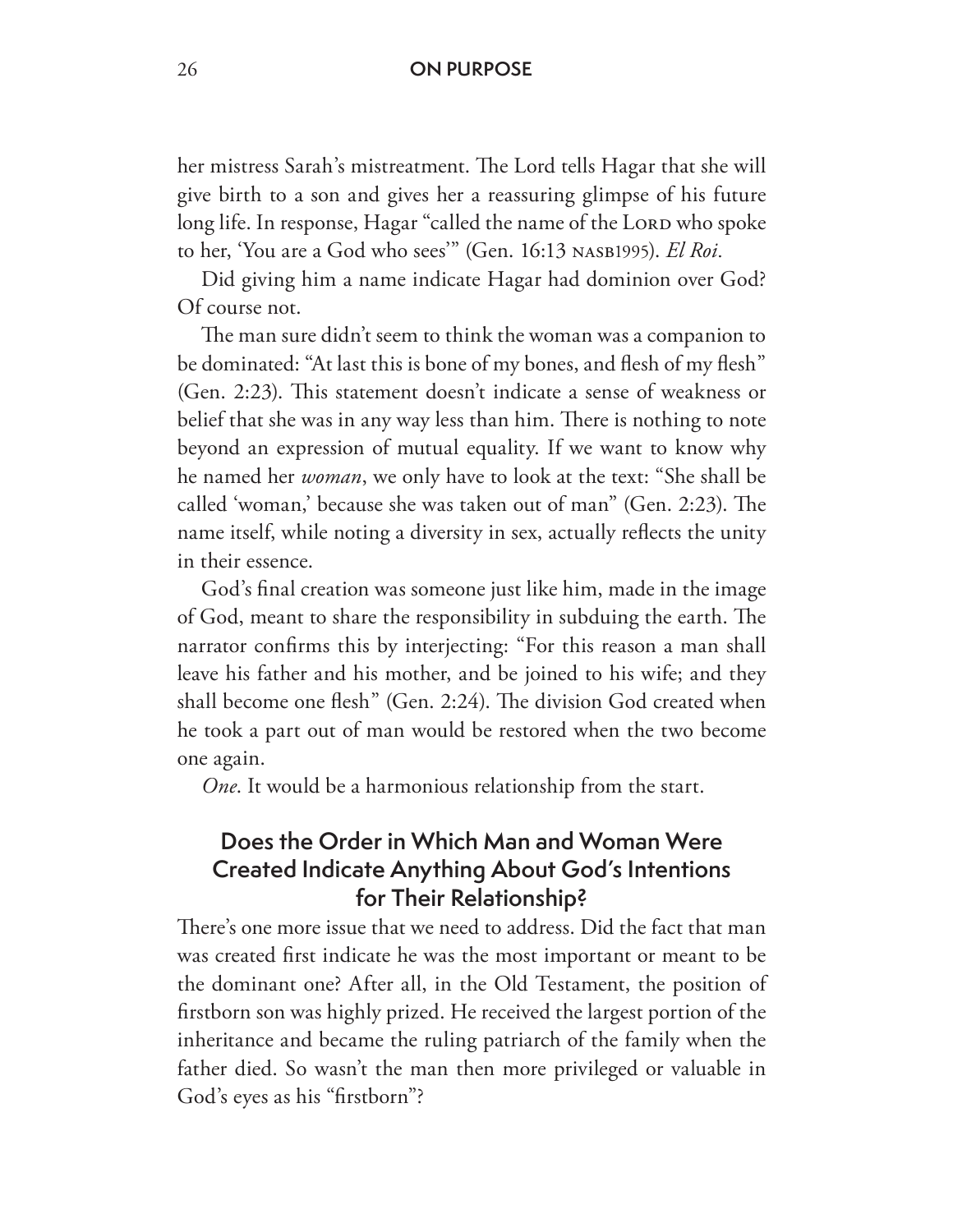A look at the rest of Genesis (remember, context!) does not support this idea. While firstborn sons often had a place of preference in Jewish family lineages, this is not always consistent in the biblical narrative. God certainly did not bless or elevate the firstborns over their brothers in any of the patriarchs' families. The family line (which would eventually produce Jesus Christ) went through Seth in the next generation, who was the third child of Adam and Eve. Later on, Abraham's second son Isaac and his descendants received the everlasting covenant with God, promised someday to become his chosen nation. Isaac's son Jacob was chosen over his older brother Esau. God placed Jacob's son Joseph in a position to rule over his brothers, and he was the eleventh out of twelve. It would be hard to prove from the rest of Genesis that God gave preference or greater value to a firstborn (or first-created) human.

Also, man and woman were not the only ones created on the sixth day. The cattle, creeping things, and beasts of the earth were created first. So, assuming creation order was an indication of superiority would make the animals the most important. Which obviously was not the case, since they were not created in the image of God. Humanity was the crowning glory over *all creation*.

As we leave this sixth day of creation, we can look back to see a perfect setting, inhabited by perfect people who perfectly reflected the image of God. There is nothing in their relationship or circumstances to keep them from living as one in perfect harmony.

But the tranquility wouldn't last for long. With the advent of sin, all of that perfection quickly dissolved. Life as they first knew it would be forever altered. In the next chapter, we will look at what changed after the fall. The introduction of sin was most definitely a game changer.

# **Good News for Today**

While people have used the creation account in Genesis 1–2 as proof that woman was different from man in how she reflected God's image or in her position in their relationship, evidence of that is simply *not*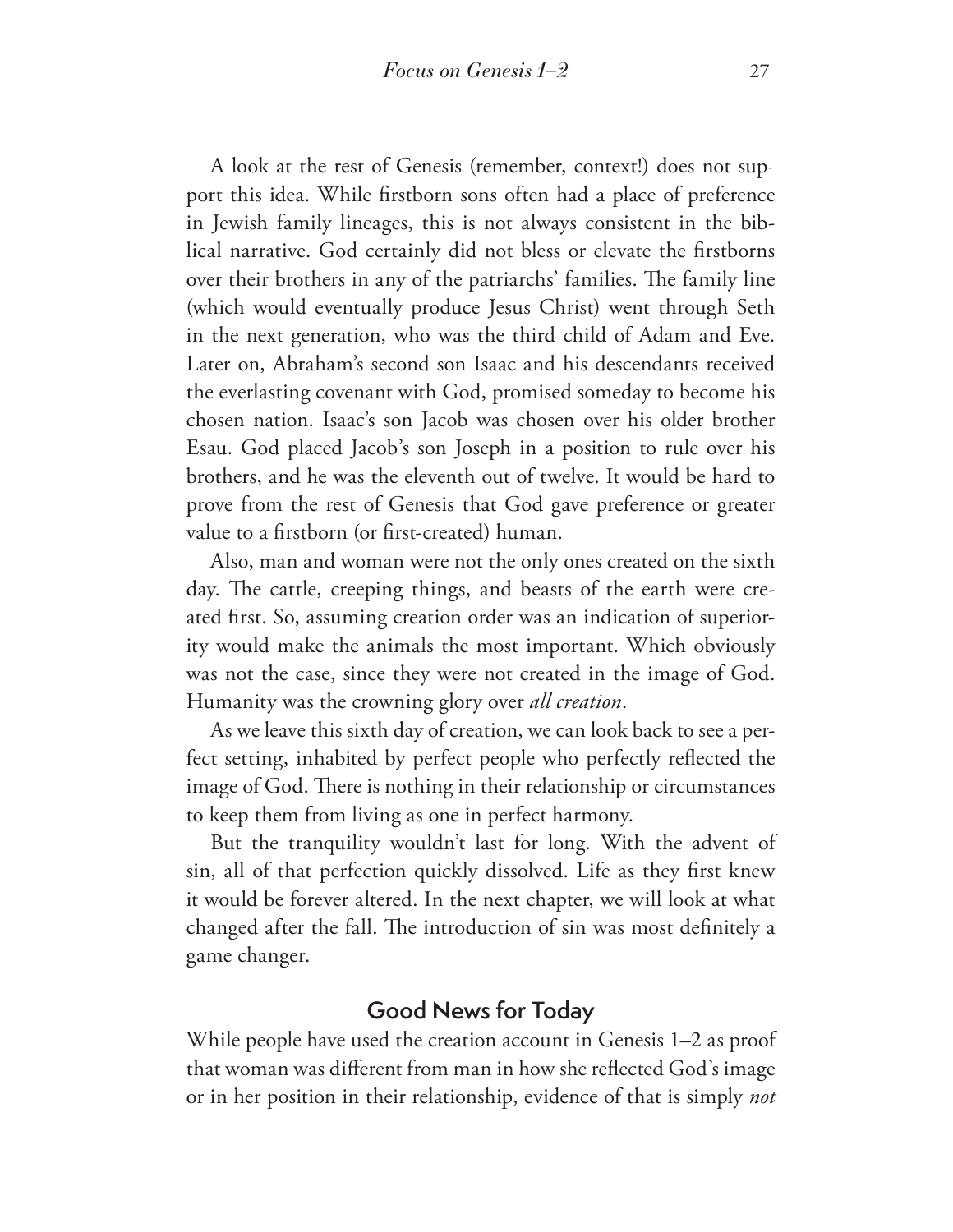# 28 **ON PURPOSE**

*in the text.* Teachers who promote that idea rarely quote Genesis 1:27– 28. They stick to chapter 2. It is a case of taking the one chapter out of the context of the whole book. Never a good idea.

If we see chapter 2 in light of what was told to us in chapter 1, we know there was no hierarchy. Both were created in the image of God. Both man and woman were given the same responsibilities. The woman was described by the man as "bone of my bones, flesh of my flesh." Both were formed from the dust of the ground. And God taking a part from Adam's side guaranteed she was just like him, outside of their sex differences.

Even without the context of Genesis 1:27–28, it would take a good deal of conjecture (or predetermined assumptions) to read hierarchy into chapter 2. But chapter 2 does not stand alone. It is part of a whole—the whole creation account and the whole book of Genesis.

Man and woman are identified in Genesis 2:21–24 as being of the same essence. Cut from the same cloth, so to speak. As Gilbert Bilezikian observes:

God had recourse to a strange cloning operation that demonstrated beyond the shadow of a doubt the essential identity between man and woman. Had Eve been made out of the ground, there might have existed ambiguity about the integrity of her human nature. After all, animals had also been taken from the ground. . . . However, since she was taken from Adam, no confusion about her full participation in his humanity was possible. She was made from the same material as his own body. From one being, God made two persons.<sup>6</sup>

After interpreting the meaning of a passage, it is important to determine the principle that it teaches. Preachers call this the *Big Idea*. It is a timeless truth extracted from a passage that is not connected to any particular culture or time period: a principle that can

<sup>6.</sup> Gilbert Bilezikian, *Beyond Sex Roles: What the Bible Says about a Woman's Place in the Church and Family*, 3rd ed. (Grand Rapids: Baker Academic, 2006), 23.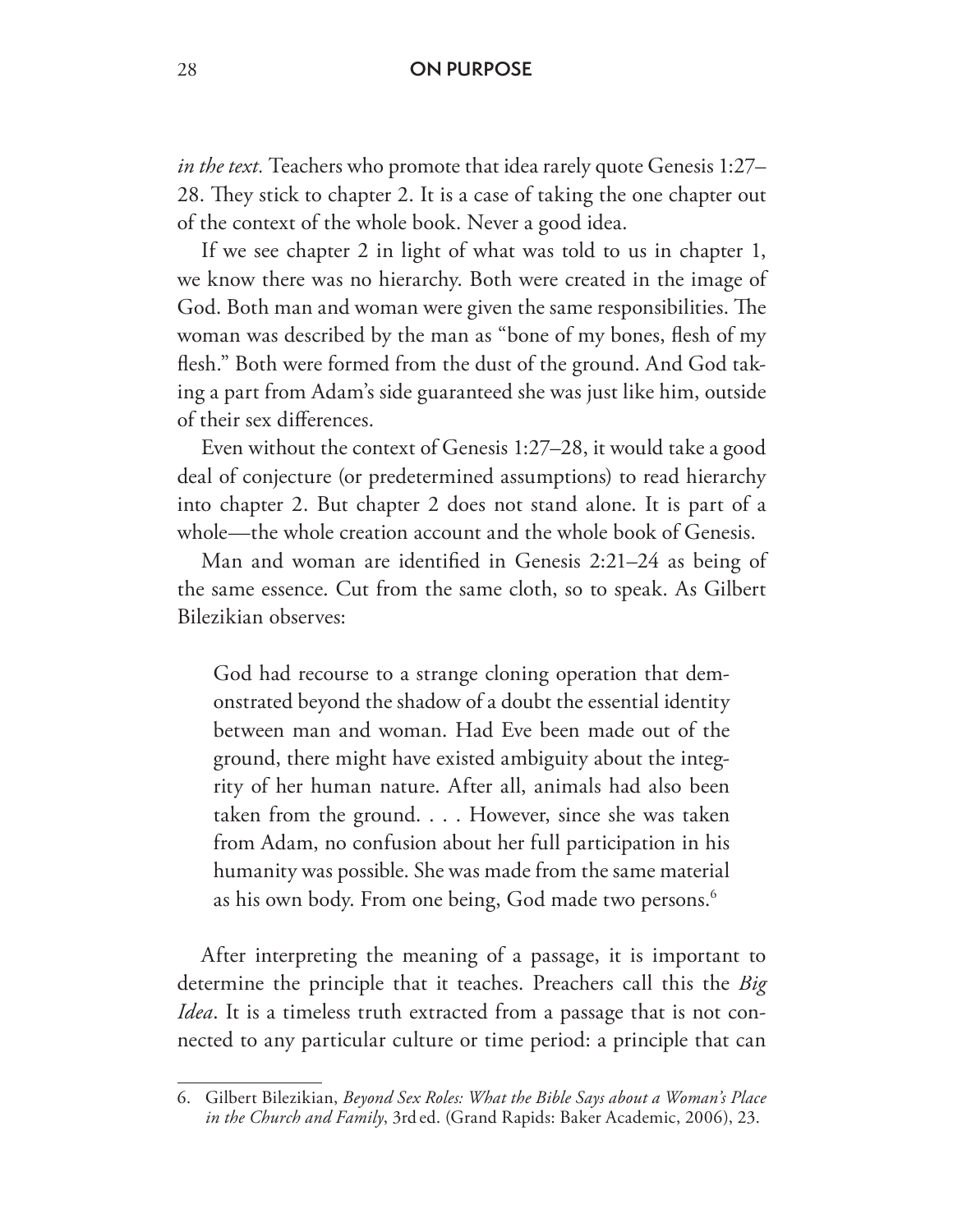be applied to someone who lives in a developing country as well as those in a metropolitan city.

What is the principle that summarizes Genesis 1 and 2? Man and woman were made from the same essence, in the image of God, charged to multiply and subdue the earth. The only limitation mentioned was the command not to eat from the tree of the knowledge of good and evil.

But within that framework of essence and image, there are endless possibilities of divergence. The uniqueness within all of humanity is a wonderful expression of God's boundless creativity. This should prompt us to rethink any culturally driven stereotypes about males and females. We can't discount God's varied expression and squeeze his creation into a box we were never meant to construct.

Many of our preconceived ideas of what makes a man a man and a woman a woman come from culture, rather than the Word of God. I have friends who abandoned some of those cultural expectations; they structured their marriage and family based on their God-given gifts. She is a math prodigy and has a great job in government security. He is a nurturer and stays home with their small children to give them full-time care.

For sure it raises some eyebrows. But they are partners, a team, working together to fill family needs through the strengths God gave them.

My husband used to get a little irritated when I would go out of town for a few days and people at church would joke, "I guess you are getting to know Mrs. Swanson this weekend!" He is proficient in the kitchen and has no problem preparing a good meal. It was a bit insulting to assume he was domestically helpless because he was a man.

People need to be allowed to be who they were created to be. As the old proverb states, "As a twig is bent, so grows the tree."<sup>7</sup>To insist on stereotypical roles is akin to forcing a left-handed child to write with her right hand (as past generations have done).

<sup>7.</sup> Alexander Pope, the eighteenth-century poet, is credited with coining the phrase.